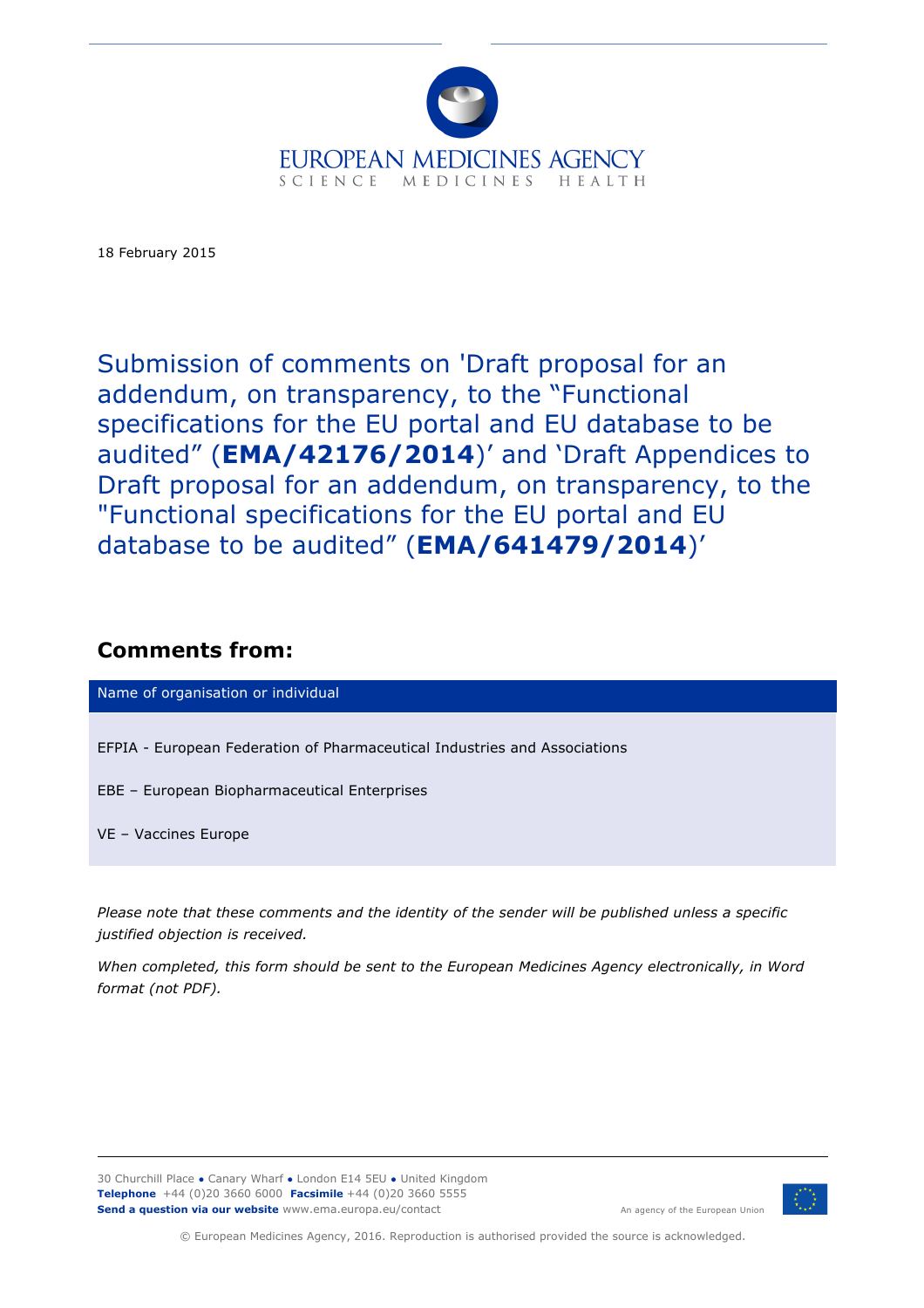#### **Introduction**

EFPIA, EBE and VE welcome the opportunity afforded to comment on the EMA's *Draft proposal for an addendum, on transparency, to the "Functional specifications for the EU portal and EU* database to be audited – *EMA/42176/2014"* (referenced as 'draft Addendum' in these comments). EFPIA brings together 33 European national pharmaceutical industry associations as well as 40 leading companies undertaking research, development and the manufacture in Europe of medicinal products for human use. EFPIA and its member companies, as the largest contributors to clinical research in Europe, offer our perspectives on approaches intended to optimally balance public access to clinical trial information whilst ensuring more efficient patient access to new innovative treatments. EBE represents the developers of biological medicines and includes European based multi-national and small and medium-sized enterprise (SME) companies. VE represents innovative research–based global vaccine companies as well as SMEs operating in Europe.

Biopharmaceutical companies are indeed committed to advancing public health goals through responsible sharing of their clinical trial data in a manner which is consistent with the following imperatives:

- Safeguarding the privacy of patients;
- Preserving scientific rigor and the trust in the regulatory systems; and
- Maintaining incentives for investments in biomedical research.

Building upon the foundation of these imperatives, in 2013, EFPIA (along with the Pharmaceutical Research and Manufacturers of America) adopted Principles for Responsible Clinical Trial Data Sharing. These set out industry's commitments to: (i) enhance data sharing with researchers; (ii) enhance public access to clinical study information; (iii) share results with patients who participate in clinical trials; (iv) certify procedures for sharing clinical trial information; and (v) reaffirm commitments to publish clinical trial results $^1\cdot$ 

Inherently, we fully support the provisions in the Clinical Trial Regulation that allow EU citizens to have access to information about clinical trials (Ref: Article 81(2))<sup>2</sup>. We regard a main benefit will be to enable patients and healthcare professionals to more quickly identify clinical trials and evaluate the relevance of these to an individual patient's condition. Access to information and enrolment in clinical trials should be key considerations together with establishing the right balance between openness and protection of personal and commercially confidential information when implementing Article 81.

Over the last several years, EFPIA has contributed ideas and commentary to the EMA on this topic during its public workshops and draft consultations attempting to achieve a balanced approach to the transparency of clinical trial information. We fully support EMA's aim expressed here that a "balanced approach is needed to protect public health and also foster the innovation capacity of European medical research, thus supporting the EU as a location for innovative, cutting edge research that results in development of novel products and research

 $^{\text{1}}$  http://transparency.efpia.eu/uploads/Modules/Documents/data-sharing-prin-final.pdf [accessed 26 January 2015] 2 REGULATION (EU) No 536/2014 OF THE EUROPEAN PARLIAMENT AND OF THE COUNCIL of 16 April 2014 on clinical trials on medicinal products for human use, and repealing Directive 2001/20/EC.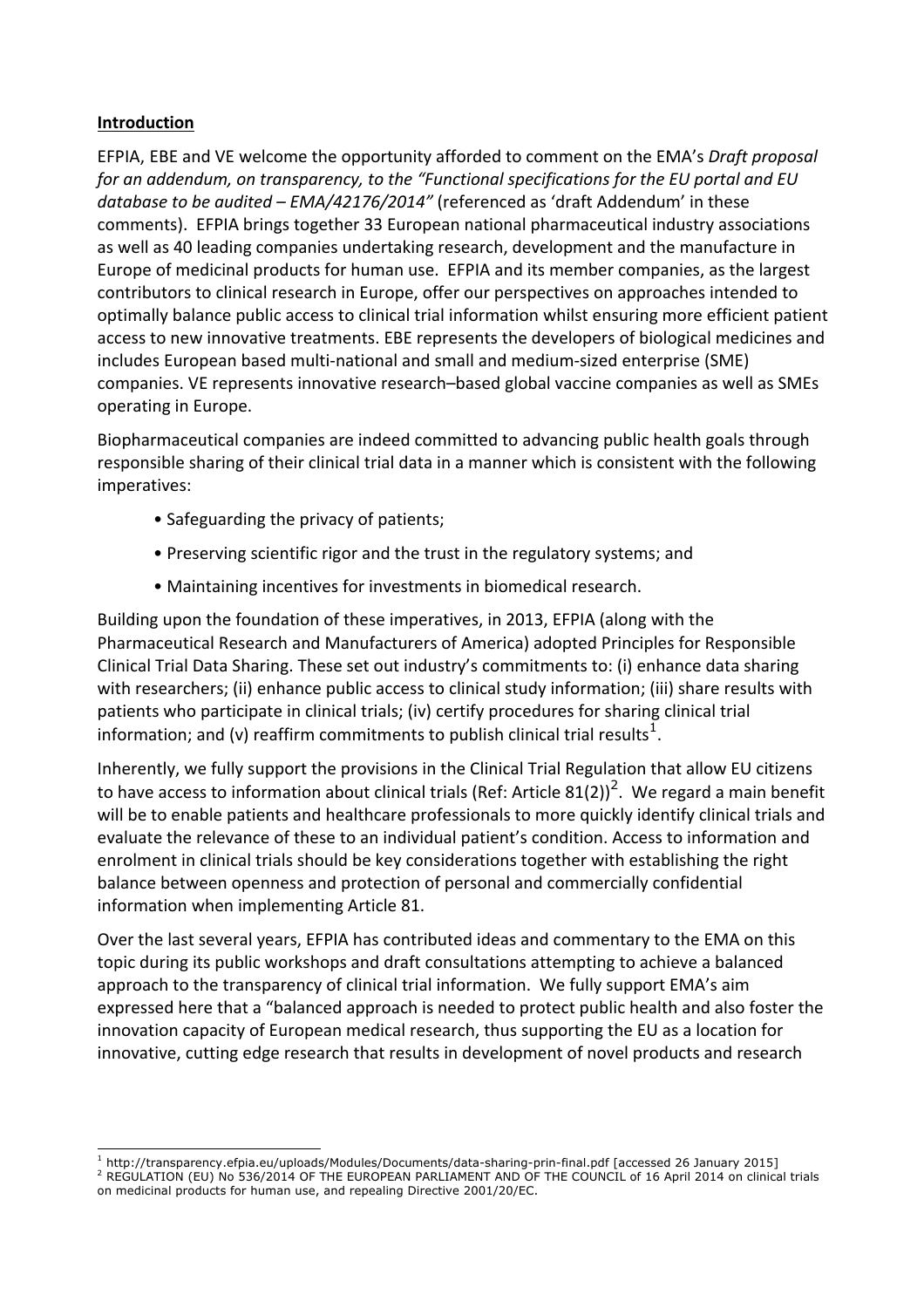into new and better uses of existing products"<sup>3</sup>. Indeed, following our review, EFPIA believes that the proposals from the EMA, for the most part, support this aim.

EFPIA, whose views in this response are supported by EBE and VE, appreciates that the Agency has outlined important options for stakeholder consultation and we therefore offer these constructive comments to assist the EMA in achieving its essential intent to "strike the right balance"<sup>3</sup>. Within our specific comments we have addressed those EMA questions that EFPIA believes have a substantial impact on the innovative pharmaceutical industry. In addition, EFPIA, EBE and VE look forward to future opportunities to continue this dialogue with EMA to realise optimal solutions for these complex issues.

## **Major Comments**

## **Proposed Timeline for Disclosure of Phase I Information and Results**

EFPIA appreciates EMA's acknowledgement of the particular commercial sensitivity of Phase I trials (as outlined in lines 345-346) and the possibility to defer the disclosure of protocol-related information to be made public at the time of decision on the trial. However, EFPIA remains concerned that this acknowledgement does not extend to the commercial sensitivity of publishing summary results of Phase I trials and the potential for release of commercially confidential information (CCI).

EFPIA recognises and supports the requirement for results of all clinical trials to be made publically available. However, EFPIA remains concerned that the disclosure of Phase I trial results<sup>4</sup> within 12 months after completion of the trial may compromise CCI. Release of information regarding Phase I results within 12 months after trial completion would significantly narrow the window for filing and securing patents for new inventions. Therefore, even though the CT Regulation does not make an explicit exclusion for Phase I trial results as CCI, release of Phase I trial results within 12 months should be considered CCI and could compromise the EU's competitive balance. For example, at the time of Phase I, companies may not have enough information to secure all of the patents that will eventually be obtained since the support of clinical evidence may be necessary to file. In such circumstances a company (or researcher) may require longer than 12 months to prepare and file appropriate patent applications for innovative approaches or uses discovered during Phase I, as the results of the study may be needed to support these applications. It should also be noted that there might be prolonged development duration post completion of Phase I for a particular aspect of a product. There might also be practical challenges to preparing a summary report within 12 months (e.g. for vaccines, where there are delays in serology), which would entail the need for more time to prepare and file patents.

As another example, the Phase I results of exploratory objectives may include biomarkers that could be used as 'hypothesis generating' for future studies. Disclosing the results of these exploratory objectives within 12 months of end of trial may preclude obtaining patents that

<sup>&</sup>lt;sup>3</sup> 'Draft proposal for an addendum, on transparency, to the "Functional specifications for the EU portal and EU database to be audited – EMA/42176/2014'

<sup>&</sup>lt;sup>1</sup> In these comments, Phase I results refers to the publication of summary results of these trials in the Database. Phase I results may also routinely be included in documents such as the Investigators Brochure (IB), clinical and preclinical IMPD sections and the protocols for Phase II/III. By evident extension, this timeline should also apply similarly to the Lay Language Summary. As with the Phase I summary results, the Phase I results presented within these additional documents should be similarly and accordingly deferred.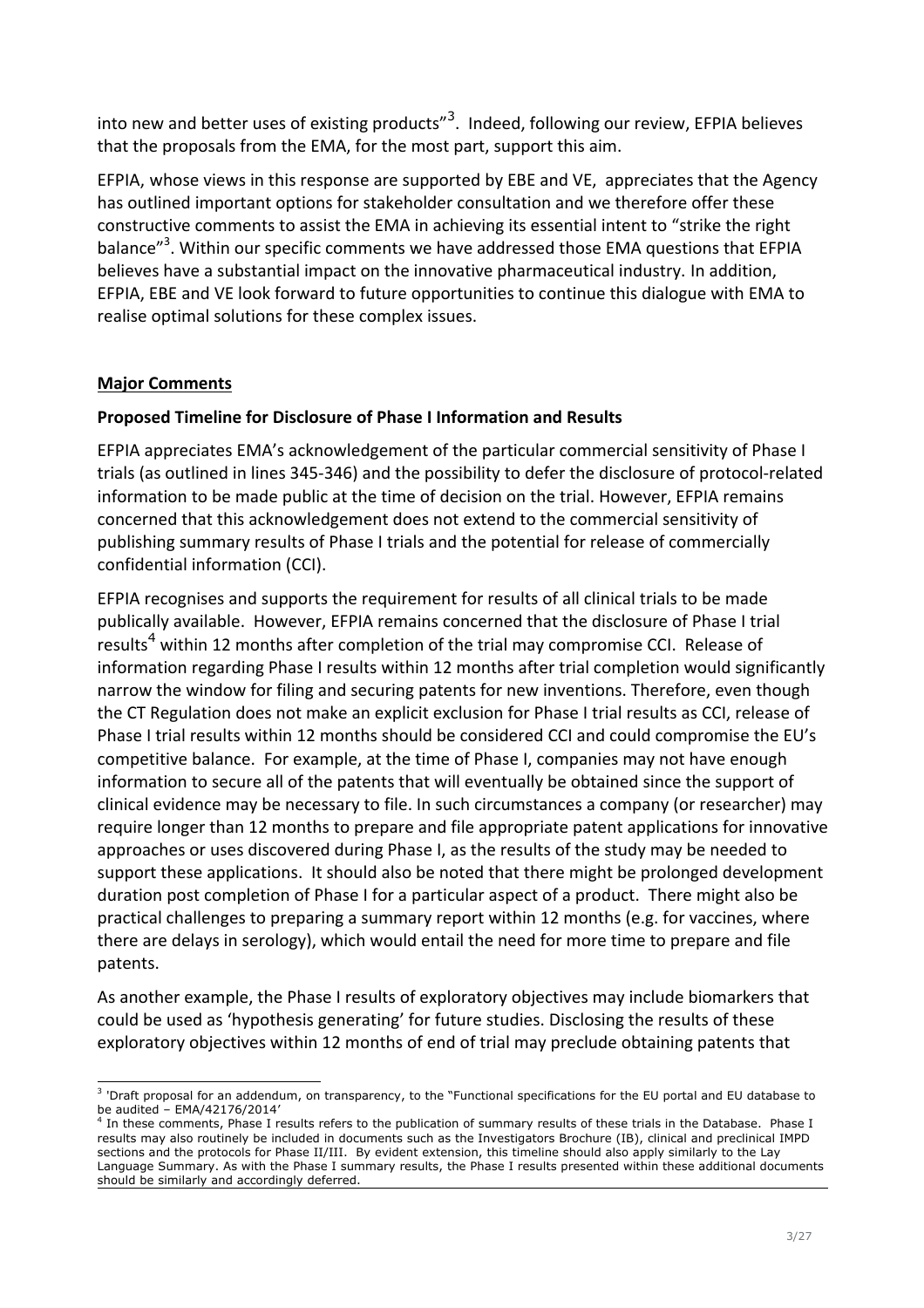would cover biomarkers and/or diagnostics themselves, as well as method of use patents directed to patient subpopulations<sup>5</sup>.

EFPIA also believes that Phase I studies would not be expected to significantly benefit from the various improvements provided by the CT Regulation (such as a coordinated assessment). These studies are on the other hand subject to the new disclosure requirements according the EMA's draft consultation. In sum, disclosing results of Phase I trials within 12 months of the end of the trial would put the EU at a competitive disadvantage given that there is no equivalent disclosure in other jurisdictions.

Therefore, EFPIA believes that more deliberation and discussion is necessary regarding an acceptable mechanism and deferral period for release of Phase I trial summary results. Here EFPIA describes three potential approaches for the deferral of Phase I results that should be fully considered given their level of merit:

- *Deferred until the granting, refusal, or the withdrawal of the marketing authorisation* application (MAA) or at least 10 years after the end of the trial. EFPIA believes that this approach would provide consistency with the '*Triggers for timing of publication'* proposed by the EMA in the draft Addendum (6.5). Given its uniformity, this approach would aid in resource conservation for sponsors and EMA. It would also standardise the release of information for products discontinued during development. Finally, this approach would minimise the potential for unintentional release of CCI.
- Where the trial is not to be used as part of a marketing authorisation application *(MAA), release of information should be deferred until an established, finite period of time has lapsed following completion of the trial, at a minimum of 6 years.* This approach could be consistently applied and enable simplification of the Database operation.
- In any case, postpone a final policy decision until it is possible to align EU's deferral **approach with international standards**. In the US, there are ongoing deliberations on the possibilities for release of Phase I trial summary results. Alignment of EMA's final determination would then establish one global ('gold') standard, minimise the possibility for confusion, and ultimately conserve resources.

EFPIA proposes further discussion with EMA and other involved stakeholders such as a workshop to agree to an optimal deferral approach.

In addition, it is unclear why the EMA draft proposal focuses on Phase I trials in healthy volunteers. Under specific circumstances, mainly based on ethical arguments, Phase I trials might have to be conducted in a patient population with the target disease and/or a combination of healthy volunteers and patients. Phase I is defined in doc EMA/641479/2014 p. 4 (footnote) as trials that" *usually involve healthy volunteers or sometime patients*". The same definition should apply consistently throughout both documents EMA/641479/2014 and EMA/768628/2014. For the reasons described, EFPIA believes that Phase I results from trials conducted in patients should be considered similarly sensitive as with Phase I trials conducted in healthy volunteers. If Phase I trials in patients would have the same transparency requirements as later phase studies, it would be a disincentive for sponsors to conduct these studies in the EU.

<sup>&</sup>lt;sup>5</sup> Regardless of development Phase, since exploratory outcome measures may be CCI, results for these studies should not be disclosable publically. This would be consistent with the approach currently applied under Commission Guideline 2012/C 302/03, Point 5, para 1 and with that of other regulators worldwide.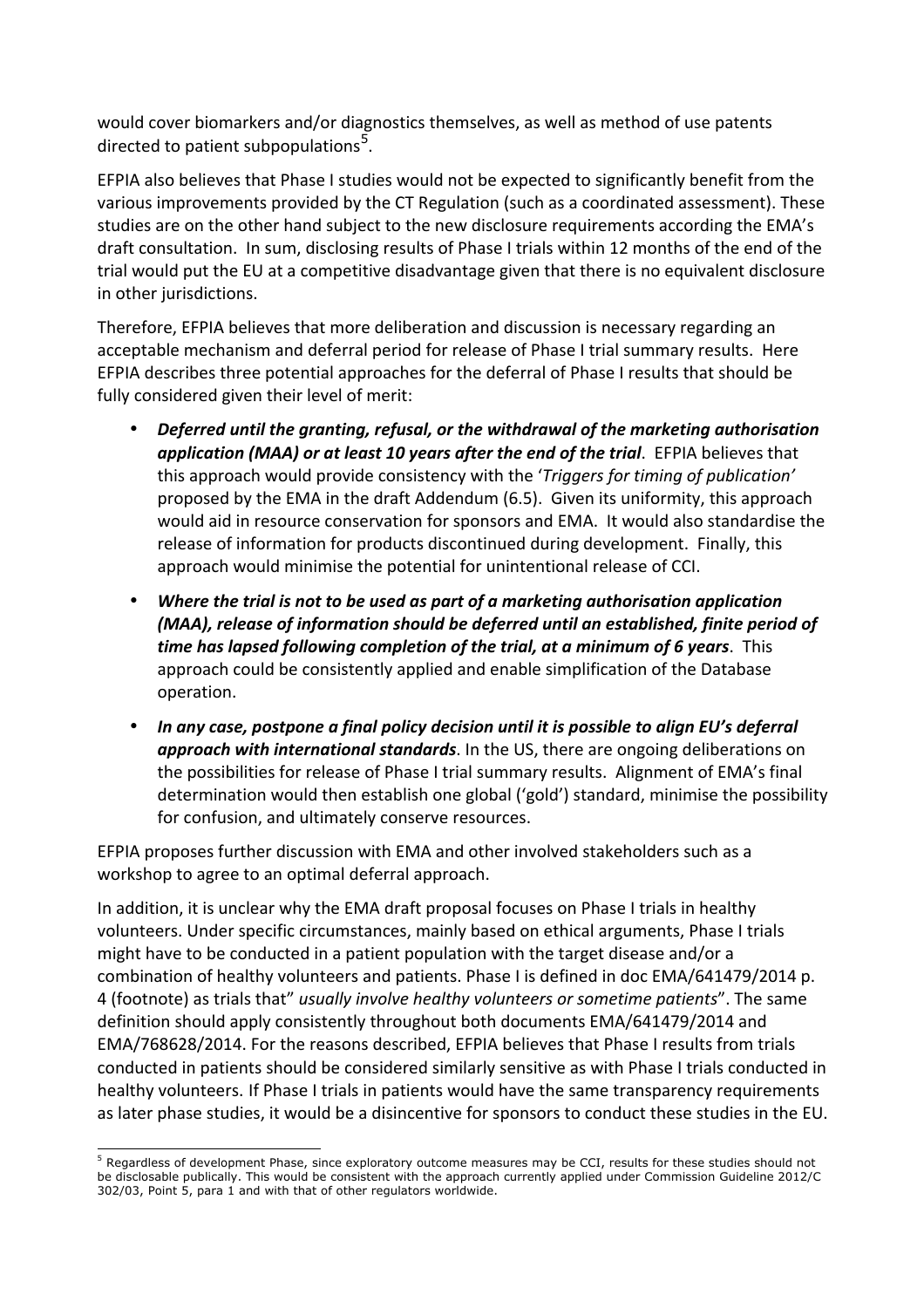Unless carefully accounted for, this outcome could contradict the original objectives of the legislation – boosting the EU's competitiveness as a place to conduct research and ensuring more efficient patient access to new innovative treatments.

## Approach to Clinical Trials on Products without a Marketing Authorisation

EFPIA strongly supports efforts to share the results of clinical trials involving products that have achieved marketing authorisation as well as the results of trials for investigational products with discontinued development programs, regardless of outcome. EFPIA also strongly supports the EMA's position that particularly for trials on medicines without a marketing authorisation, certain documents should be considered to contain significant CCI. In the draft Addendum, EMA has proposed four options for the disclosure of clinical trial information for products without a marketing authorisation (MA).

EFPIA believes that from the four options presented, the optimal proposed approach is a version of option "6.2 Proposal Two: The study specific and product specific documents (with the exception of the IMPD-Q section, which would not be made public at any stage) should only be made public after the earlier of the conditions set out in paragraph 6.5 below are met."<sup>3, 6</sup> Proposal 6.2 establishes clear milestones (i.e., at the time of MA or 9 years after the first summary results for the trial should have been published) for the disclosure of study specific and product specific documents (and therefore at least 10 years after the end of the trial). However, Section 4.4.1.2 acknowledges that product specific documentation (in particular the IB and IMPD S & E) contain CCI but does not provide an opportunity for identifying and redacting CCI which may remain after approval. This potentially compromises CCI in relation to indications under development i.e. outside of the particular indication and /or pharmaceutical form of the marketing authorisation and does not meet the requirements or objectives of the Regulation. EFPIA considers that the details in the IB which can be commercially confidential are not confined to a particular part but may be entered in many different sections and changes over the lifecycle of the product. Thus, the IB (like the protocol) should be treated as one entity for transparency purposes and should not be made public at any time, as detailed in our response to Question 7. It is proposed that Proposal Two, as referenced above, includes a sponsor-led redaction process of product specific documentation, particularly IMPD S&E, prior to release from the EU database.

The proposal described in 6.1 to release these documents at the time of **decision on the trial** may undermine the protection of commercial interests. As such, if this option were implemented, it would likely result in extensive rounds of redaction to remove CCI at this early **stage** thus burdening constrained agency and researcher resources without resultant added public value. This point is of particular importance since the Regulation already includes provisions for a summary of the protocol and the results for most trials to be made publicly available at the time of decision on the trial and within 12 months of last patient visit respectively.

The options listed under 6.3 and 6.4 would be unnecessarily complex to implement requiring a level of system sophistication that could actually delay Database availability. The complexity would only be exacerbated by the increasing number of clinical trials with adaptive design that are often viewed as dual Phase I/II, Phase II/III or Phase III/IV. It could also be anticipated that

 $6$  The exception for IMPD-Q should likewise extend to answers and assessment report sections.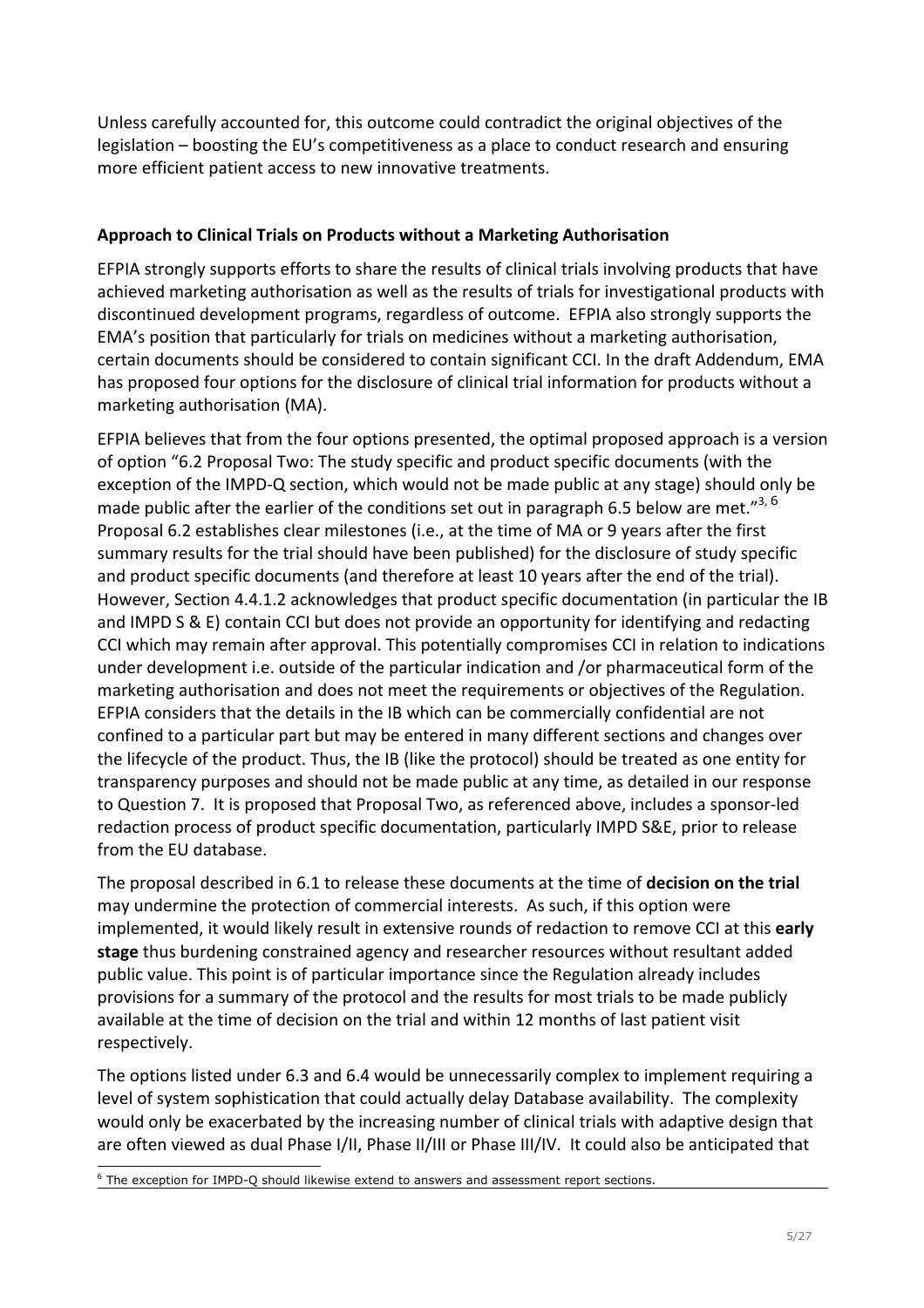advances in regulatory science such as use of adaptive pathways could add a further level of complexity for options 6.3 and 6.4. There are transformational changes in science and technology, in general, and it is important that EMA "future proof" the system.

Furthermore, EFPIA is concerned that the approaches presented in 6.3 and 6.4 would result in public availability of detailed results information while the regulatory decision making is ongoing. This release of information could, interfere with the regulatory review process. In summary, EFPIA supports option 6.2 as the most reasonable and pragmatic approach.

## **Determining Marketing Authorisation Status**

EMA also proposes three options for consideration on how the status of marketing authorisation of the medicinal product should be applied since it must be taken into account in deciding which information/documents within the Database should be publicly accessible. EFPIA believes that proposal 1.3 (i.e., "once a marketing authorisation has been issued, by at least one Member State, for a medicinal product using that active substance and for the indication and formulation/route of administration under study"<sup>3</sup>) is the only approach that would adequately protect CCI or guard against unintended consequences (e.g. breaches of intellectual property rights that might disincentivise future investment in R&D).

Indeed, information to be released after the MA decision should relate to the authorised indication and/or authorised pharmaceutical form that was studied during the concerned clinical trials. CTA information related to extensions of indication and/or line extensions could be released after the MA decision for this particular indication and/or pharmaceutical form has been rendered. Of note and in direct support of option 1.3, individual indications and particular formulations can be protected by patents that are separate to the composition of matter patent. Early disclosure of information relating to these innovations could adversely impact the ability for a sponsor or researcher to obtain such protection.

## **User-friendly and Harmonised with International Standards**

To facilitate patient access to clinical trial information in a simple and user-friendly manner, EFPIA supports that the information is published through a single EU repository, harmonised with international standards (e.g., ClinicalTrials.gov).

Since clinical trial researchers are often required to submit information on clinical trials in both the EU and United States, EFPIA requests that EMA continues to collaborate and co-ordinate with U.S. regulators as it develops the set of data fields and standards. Developing a system with a set of data fields that will allow for information entry and validation from either database (i.e., EU Portal/Database or ClinicalTrials.gov) to be accepted by the other database will lead to substantial efficiencies for regulators, sponsors and researchers.

Finally, it is unclear if there are intentions to update CSR guidance in the near-term. If this is the intention, given that the content and format for CSRs is covered by ICH guidance, any adjustment would be accomplished through international agreement. Ideally similar harmonisation efforts could also be made in the case of the summary for laypersons.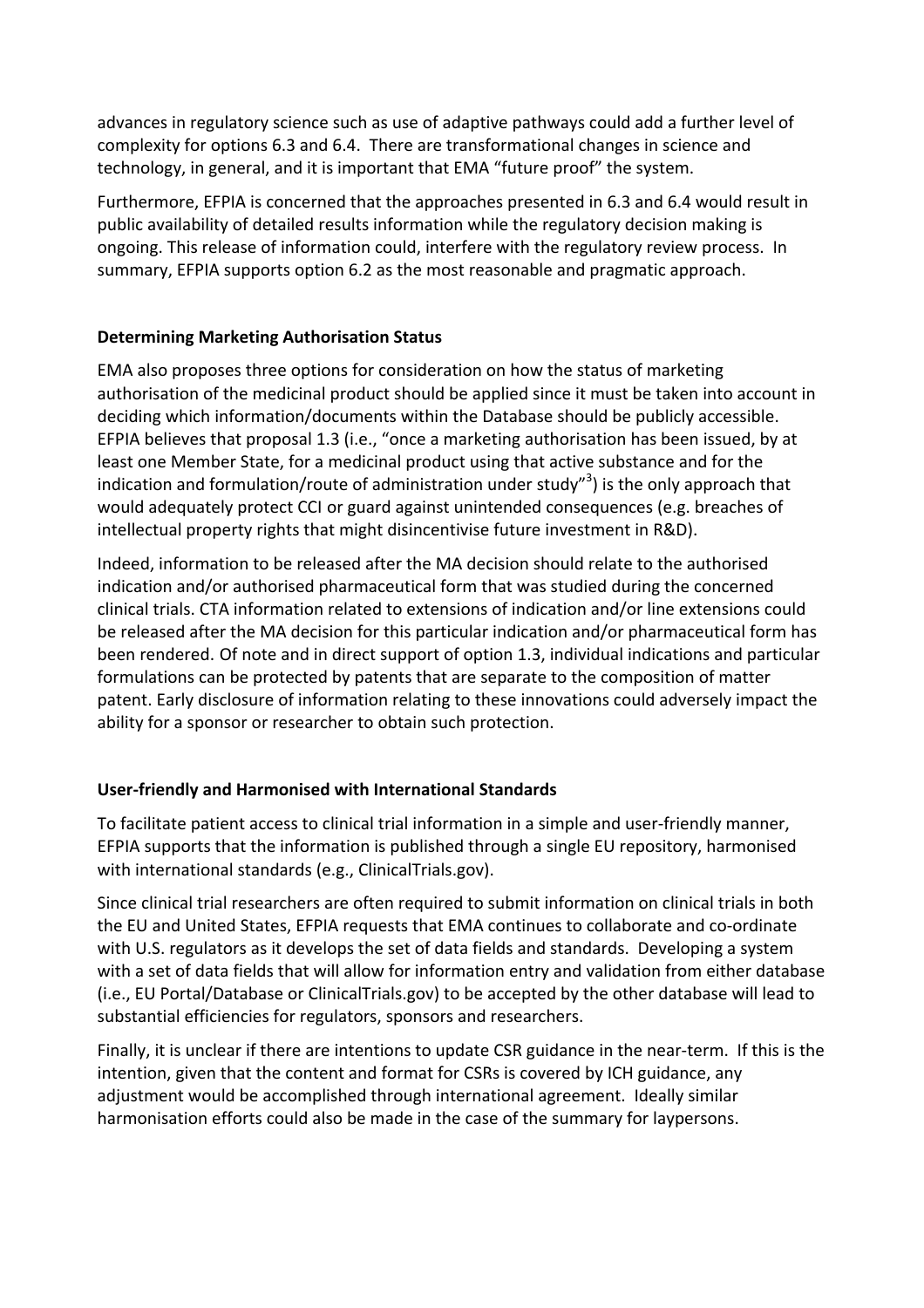#### **Alignment of EMA's Policies and Processes**

EFPIA believes that the policy for the management of clinical study reports (CSRs) submitted to the EU Database should be consistent with EMA's approach in its Policy 70 and the interaction between the two processes should be clarified. In particular, the draft Addendum does not appear to include any requirements for access registration or terms of use (ToU) of the information within the Database. The draft Addendum remains silent about "how" and under which terms and conditions, if any, the information, data and documentation, which will be included in the EU Database, shall be rendered publically accessible.

These aspects seem in contrast to EMA's recently released Policy 70 on publication of clinical data. Policy 70 requires that all users who access clinical data pursuant to the EMA's new policy agree, essentially, to restrict their use of the data to non-commercial research purposes. The legal rationale for imposing these ToU as explained by the EMA in Policy 70 is to provide protection for sponsors who have generated and submitted the data against unfair commercial use of that data, which necessarily applies equally to disclosures of CSRs and regulatory documents via the EU Database. Likewise, the agreed principles for redaction of clinical reports/regulatory documents as defined in Policy 70, the legal rationale for which is protection of CCI, should be consistently applied to regulatory submissions under the Clinical Trial Regulation. Indeed, we believe that the applicant/MAH/sponsor is best placed to determine whether the publication of such information may undermine the protection of its commercial interests, including intellectual property.

Finally, the management and release of documents submitted to the EU Database should indeed be consistent with the EMA Policy 70, not only in relation to CSRs, but also for publication of other parts of a CTA dossier such as the IMPD E+S sections and IB (e.g. redaction of CCI like certain methods, watermark on downloaded documents), if applicable.

## **Enable an Efficient System, Balancing Automation with Direct Sponsor Involvement**

In keeping with the aim of the new Regulation to simplify processes, the identification of CCI and the process to maintain confidentiality throughout the lifecycle of the product should be simple, proportionate, predictable, clearly communicated, and involve the stakeholder who submitted the data. In the future as CSRs are submitted to the new EU Database, duplication of submissions (full or simplified CSR) at the national level must be avoided consistent with the overall objective of the Regulation to streamline provisions. We agree with the statements in Section  $4.4.1$  (LL493 - 500), that clinical trial-related documents contain a mixture of commercially confidential and non-confidential information. This point underscores the need for sponsor involvement.

## **Assess the Overall Value of the System**

Based on experiences in enhanced disclosure of information (e.g., EU Clinical Trial Register, Pharmacovigilance information such as PRAC minutes, lay summaries for Risk Management Plans, and added detail in EPARS), all stakeholders should systematically and collectively reflect on the level of impact the disclosed information has on the public and more specifically on patients and HCPs. A thorough assessment should occur within 5 years to help balance the level of detail, complexity and methods of disclosure.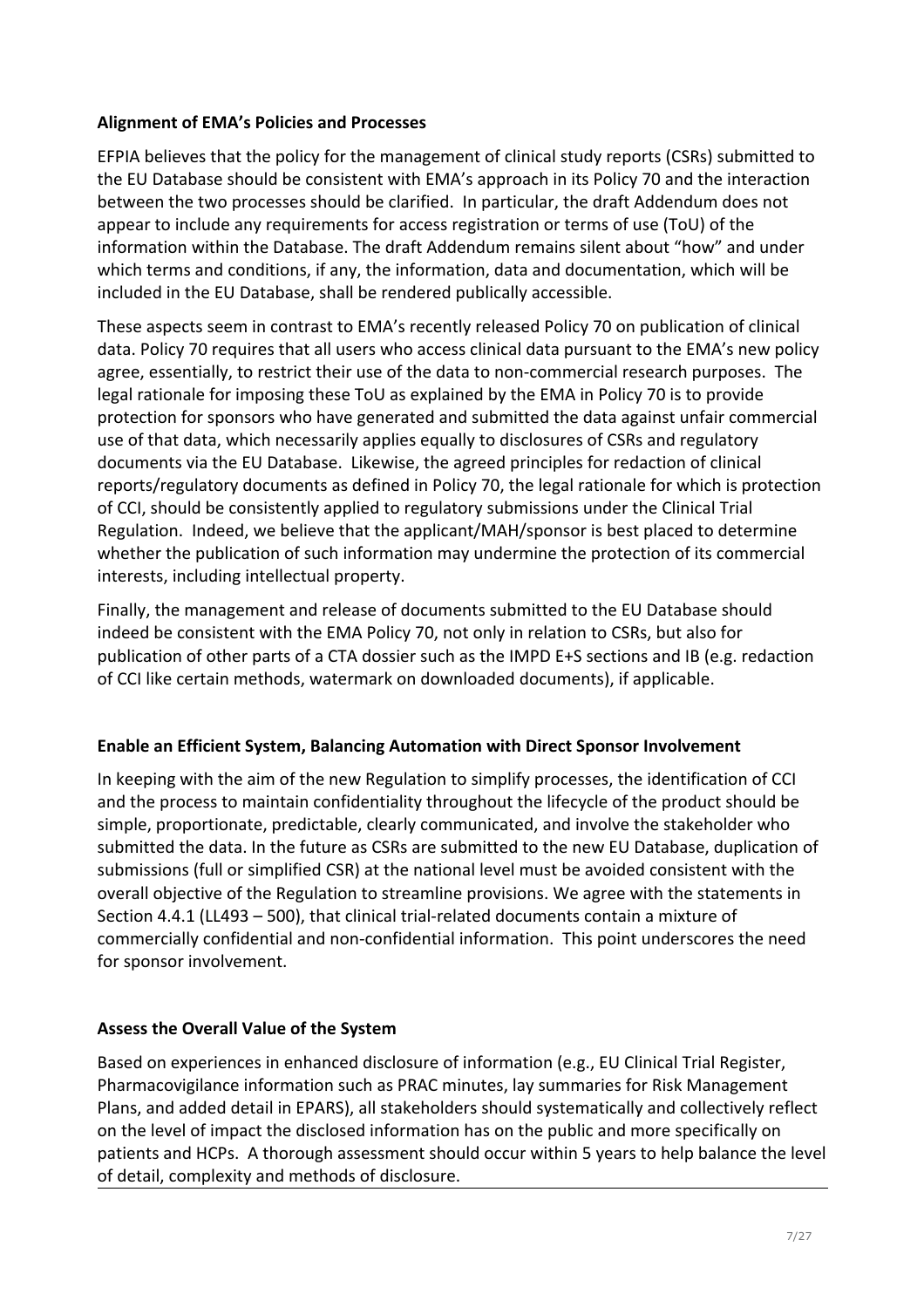# **1. Detailed comments**

| Line number(s) of                       | Stakeholder number                 | Comment and rationale; proposed changes                                                                                                                                                                                                                                                                                                                                                                                                                                                                                 | Outcome                         |
|-----------------------------------------|------------------------------------|-------------------------------------------------------------------------------------------------------------------------------------------------------------------------------------------------------------------------------------------------------------------------------------------------------------------------------------------------------------------------------------------------------------------------------------------------------------------------------------------------------------------------|---------------------------------|
| the relevant text<br>(e.g. Lines 20-23) | (To be completed by<br>the Agency) | (If changes to the wording are suggested, they should be<br>highlighted using 'track changes')                                                                                                                                                                                                                                                                                                                                                                                                                          | (To be completed by the Agency) |
| $30 - 35$                               |                                    | Comment: EMA states that "The key instrument to ensure<br>transparency of clinical trials is the new clinical trial portal and<br>database". Please refer to EFPIA's Major Comments under the<br>heading of "Assess the Overall Value of the System" since it's<br>important that the impact of the Database is assessed.                                                                                                                                                                                               |                                 |
| $54 - 65$                               |                                    | Comment: If a Clinical Trials Application (CTA) is withdrawn,<br>before regulatory decision, it is unclear how information would<br>be handled from a disclosure perspective. Having trials<br>registered which, after all, do not take place in the EU could<br>lead to misunderstandings.<br>Proposed Change: Add the following after Line 65 "If a clinical<br>trial application is withdrawn and the trial will not be<br>conducted in any EU country, the information in the database<br>will not be made public." |                                 |
| 80-82                                   |                                    | Comment: Please refer to EFPIA's Major Comments under the<br>heading of "Proposed Timeline for Disclosure of Phase I<br>Information and Results". This section includes EFPIA's<br>suggested approaches for deferral of the release of Phase 1<br>trial summary results.                                                                                                                                                                                                                                                |                                 |
| 156-158                                 |                                    | Comment: EFPIA disagrees with the statement that<br>information being made available to the public should be<br>downloadable without requiring further agreement or<br>intervening restrictions. This is inconsistent with EMA's<br>recently implemented Policy 70 as previously mentioned in                                                                                                                                                                                                                           |                                 |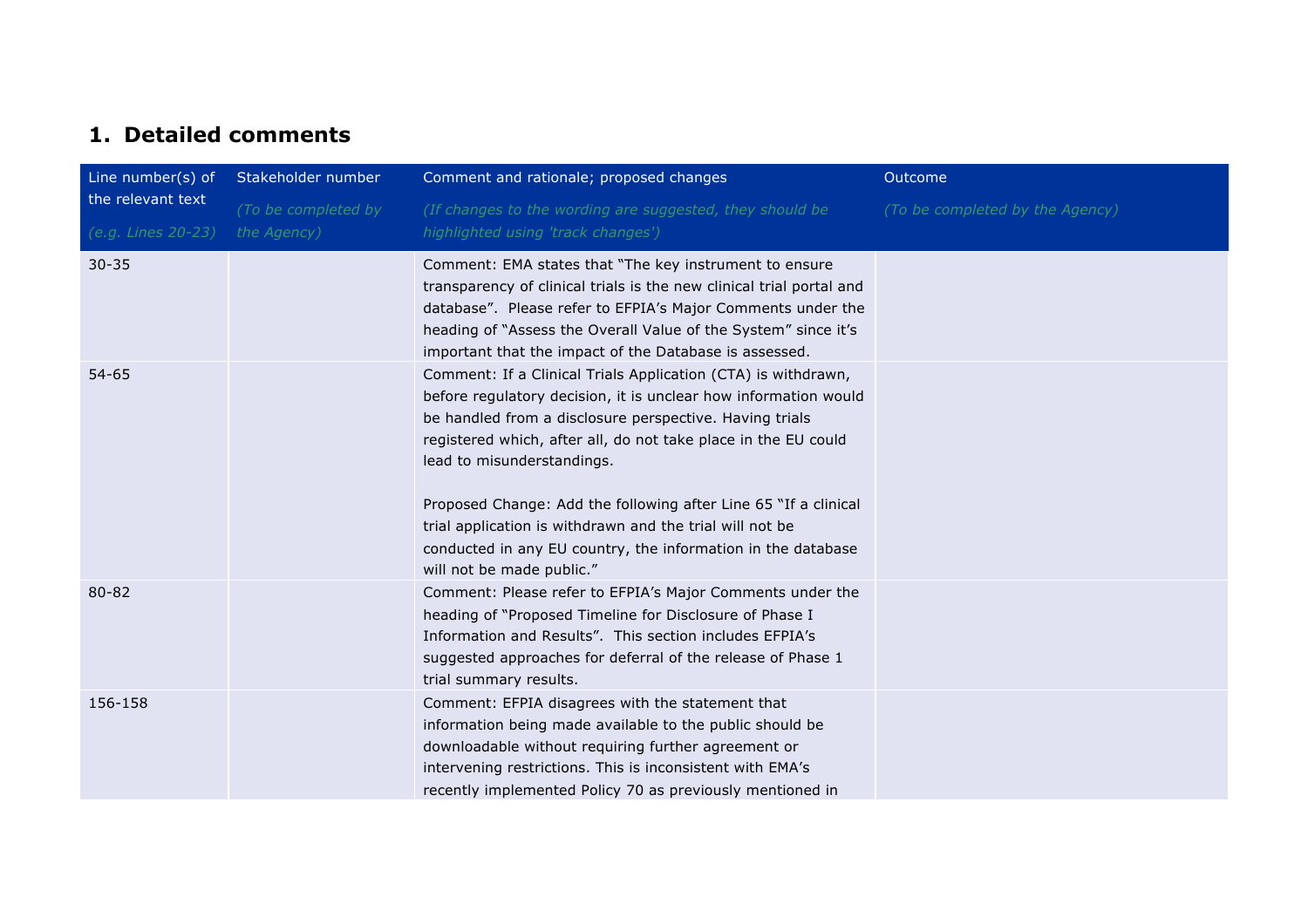| Line number(s) of  | Stakeholder number  | Comment and rationale; proposed changes                                                                                                                                                                                                                                                                                                                                                                                                                                                                                                                                                                                              | Outcome                         |
|--------------------|---------------------|--------------------------------------------------------------------------------------------------------------------------------------------------------------------------------------------------------------------------------------------------------------------------------------------------------------------------------------------------------------------------------------------------------------------------------------------------------------------------------------------------------------------------------------------------------------------------------------------------------------------------------------|---------------------------------|
| the relevant text  | (To be completed by | (If changes to the wording are suggested, they should be                                                                                                                                                                                                                                                                                                                                                                                                                                                                                                                                                                             | (To be completed by the Agency) |
| (e.g. Lines 20-23) | the Agency)         | highlighted using 'track changes')                                                                                                                                                                                                                                                                                                                                                                                                                                                                                                                                                                                                   |                                 |
|                    |                     | EFPIA's Major Comments under the heading of 'Alignment of<br>EMA's Policies and Processes'.                                                                                                                                                                                                                                                                                                                                                                                                                                                                                                                                          |                                 |
|                    |                     | Thus, we recommend a statement be prominently displayed,<br>for example with display of search results and when printing<br>or downloading information, that notifies the user that the<br>compound(s), methods of making such compounds, their<br>formulations, methods of administration, dosing regimen, etc.<br>disclosed on the site may be patented and access to<br>information contained in the database does not grant or imply<br>a license to any such patents.                                                                                                                                                           |                                 |
|                    |                     | Proposed change: EFPIA believes that the text in lines 156-<br>158 should be deleted. However, if the text is to remain at the<br>end of the bullet point, at line 158, the following should be<br>added: "Although viewable, searchable and downloadable, it is<br>acknowledged that the information contained in the database<br>may disclose patented compounds and/or methods. A notice<br>informing users of this fact, and the fact that no licenses are<br>granted with access to such information, will be prominently<br>displayed on the site, for example, with search results and<br>when downloading or printing data." |                                 |
| 232                |                     | Comment: In case a MAA is withdrawn and the sponsor plans<br>to resubmit, a delay mechanism for disclosure of trial<br>documentation for a certain period on time must be possible.                                                                                                                                                                                                                                                                                                                                                                                                                                                  |                                 |
| 237-240            |                     | Comment: As a matter of legal certainty, penalties can only be<br>fairly imposed if the guidance is clear for sponsors on all                                                                                                                                                                                                                                                                                                                                                                                                                                                                                                        |                                 |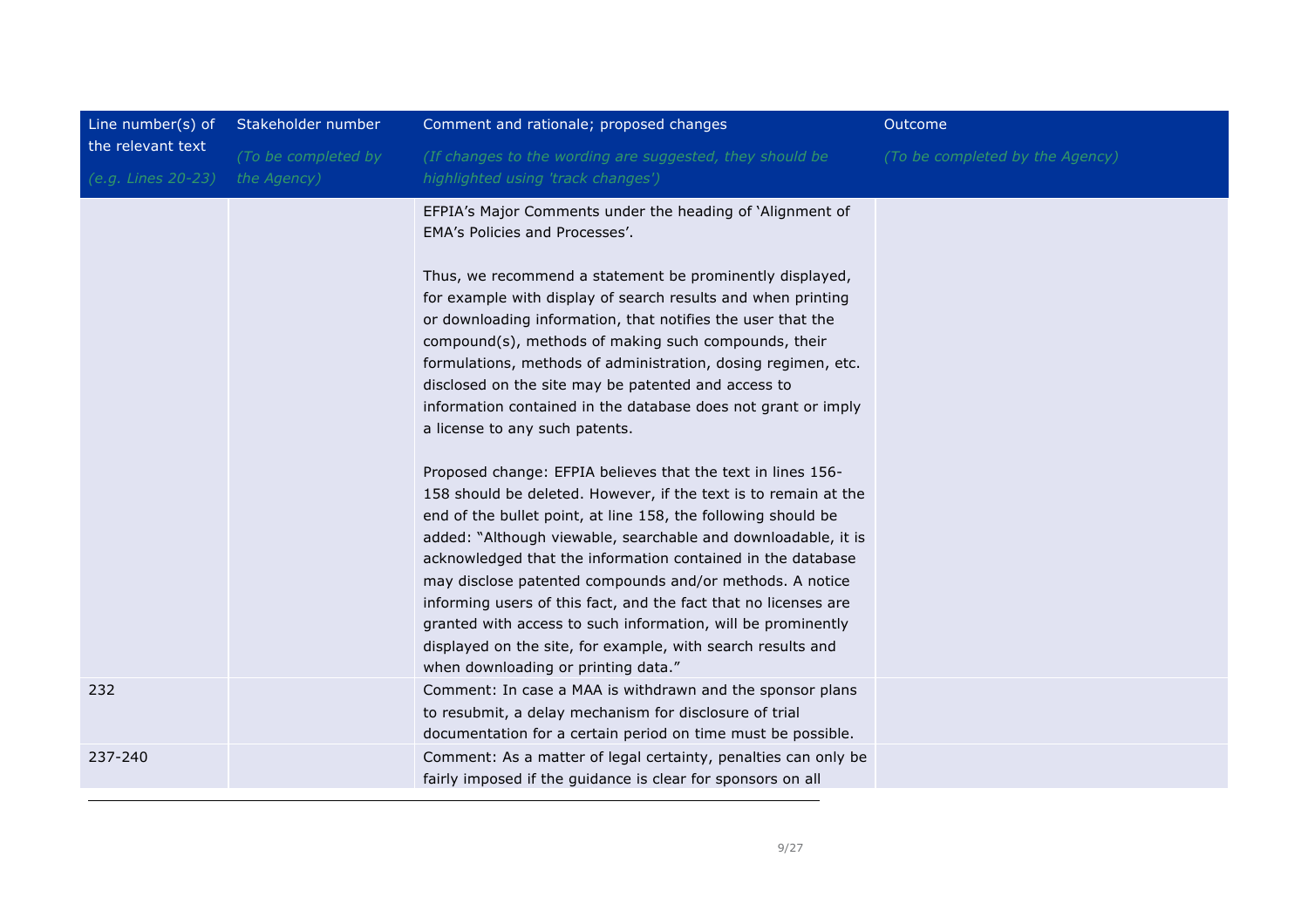| Line number(s) of  | Stakeholder number  | Comment and rationale; proposed changes                                                                                                                                                                                                                                                                                                                                                                                                                                                                                                                                                                                                                                                                                                                                                       | Outcome                         |
|--------------------|---------------------|-----------------------------------------------------------------------------------------------------------------------------------------------------------------------------------------------------------------------------------------------------------------------------------------------------------------------------------------------------------------------------------------------------------------------------------------------------------------------------------------------------------------------------------------------------------------------------------------------------------------------------------------------------------------------------------------------------------------------------------------------------------------------------------------------|---------------------------------|
| the relevant text  | (To be completed by | (If changes to the wording are suggested, they should be                                                                                                                                                                                                                                                                                                                                                                                                                                                                                                                                                                                                                                                                                                                                      | (To be completed by the Agency) |
| (e.g. Lines 20-23) | the Agency)         | highlighted using 'track changes')                                                                                                                                                                                                                                                                                                                                                                                                                                                                                                                                                                                                                                                                                                                                                            |                                 |
|                    |                     | aspects.                                                                                                                                                                                                                                                                                                                                                                                                                                                                                                                                                                                                                                                                                                                                                                                      |                                 |
| 252                |                     | Comment: Clarification is requested regarding the<br>requirements for the non-EU paediatric Article 46 trials in<br>relation to the Portal and Database.                                                                                                                                                                                                                                                                                                                                                                                                                                                                                                                                                                                                                                      |                                 |
| 294-295            |                     | Comment: The draft Addendum notes: "Rules to operate in an<br>automatic way using the fields in data or metadata". Please<br>refer to EFPIA's Major Comments under the heading of<br>"Enable an Efficient System, Balancing Automation with Direct<br>Sponsor Involvement". We understand that extensive and<br>systematic redaction would be resource intensive and the<br>proposal is that information will be entered in the database<br>using a Structured Data Set, in a way that it will be marked to<br>be disclosed or to be protected. However, full automation may<br>reduce the level of flexibility that may be required in specific<br>situations (e.g., when there is an overriding public health<br>interest).<br>A focus should be on achieving the right balance between the |                                 |
|                    |                     | operational burden on sponsors to duplicate the entry or<br>submission of data that has already been provided as part of<br>the CTA documentation into structured data fields or<br>notifications within the EU Portal/Database and the need to<br>automate processes to achieve an appropriate level of<br>transparency without compromising CCI and PPD.<br>Therefore, a flexible system is recommended to balance these<br>factors. For example, there could be a process to allow a<br>manual override in exceptional circumstances to prevent                                                                                                                                                                                                                                            |                                 |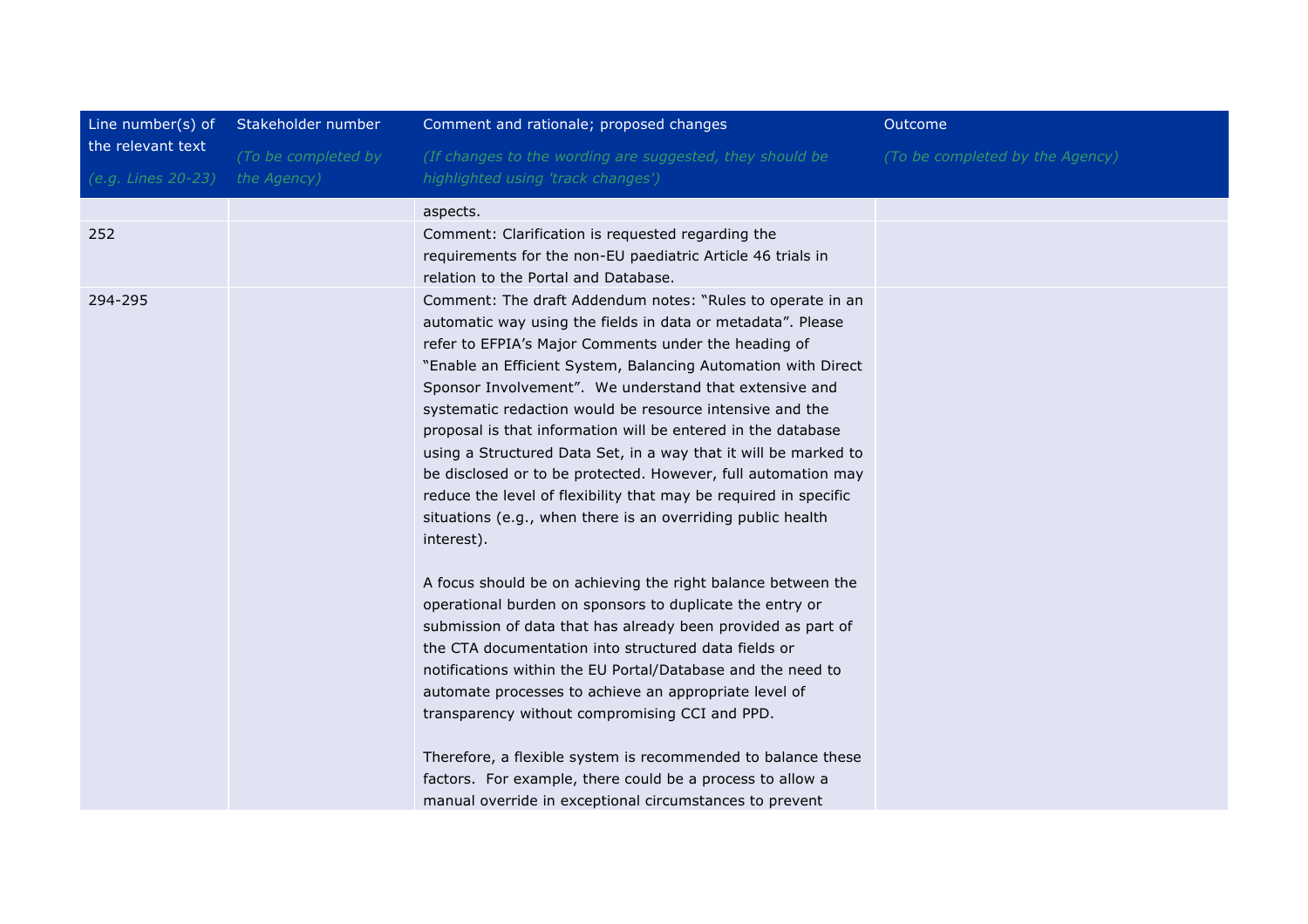| Line number(s) of                       | Stakeholder number                 | Comment and rationale; proposed changes                                                                                                                                                                                                                                                                                                                                                                                                                                                                     | Outcome                         |
|-----------------------------------------|------------------------------------|-------------------------------------------------------------------------------------------------------------------------------------------------------------------------------------------------------------------------------------------------------------------------------------------------------------------------------------------------------------------------------------------------------------------------------------------------------------------------------------------------------------|---------------------------------|
| the relevant text<br>(e.g. Lines 20-23) | (To be completed by<br>the Agency) | (If changes to the wording are suggested, they should be<br>highlighted using 'track changes')                                                                                                                                                                                                                                                                                                                                                                                                              | (To be completed by the Agency) |
|                                         |                                    | disclosure of information that normally would be automatically<br>disclosed.                                                                                                                                                                                                                                                                                                                                                                                                                                |                                 |
| 313-317                                 |                                    | Comments: The status of the EU Clinical Trials Register<br>following implementation of the Portal/Database is unclear.<br>This should be clarified and there should be a streamlined<br>mechanism to fulfil the objectives of the CT Regulation.                                                                                                                                                                                                                                                            |                                 |
| 322-324                                 |                                    | Comment: There is an extensive list of data that is proposed<br>to be released as part of the 'main characteristics of the trial',<br>EFPIA considers that the totality of these 'main characteristics'<br>will already essentially provide a summary of the protocol. It<br>is therefore questionable as to why there also needs to be a<br>separate protocol summary to be provided and released at the<br>time of the decision on the trial.                                                             |                                 |
| 328                                     |                                    | Comment: The [date of] the start of the trial will not<br>necessarily be known at the time of the decision on the trial;<br>sponsors have up to 2 years to start a trial in a MS after a<br>decision on the trial has been made and 15 days to make a<br>notification in the database after the trial has started in each<br>concerned MS. The proposal should note that the [date of the]<br>start of the trial in a MS will be notified within 15 days of the<br>start of the trial in each concerned MS. |                                 |
| 359-361                                 |                                    | Comment: These lines incorrectly suggest that Article 81(6)<br>addresses the making public of personal information<br>included in the database. Article 81(6) states that "The EU<br>database shall contain personal data only insofar as this is<br>necessary for the purposes of paragraph 2" [emphasis added].<br>The latter paragraph states that the database should: enable                                                                                                                           |                                 |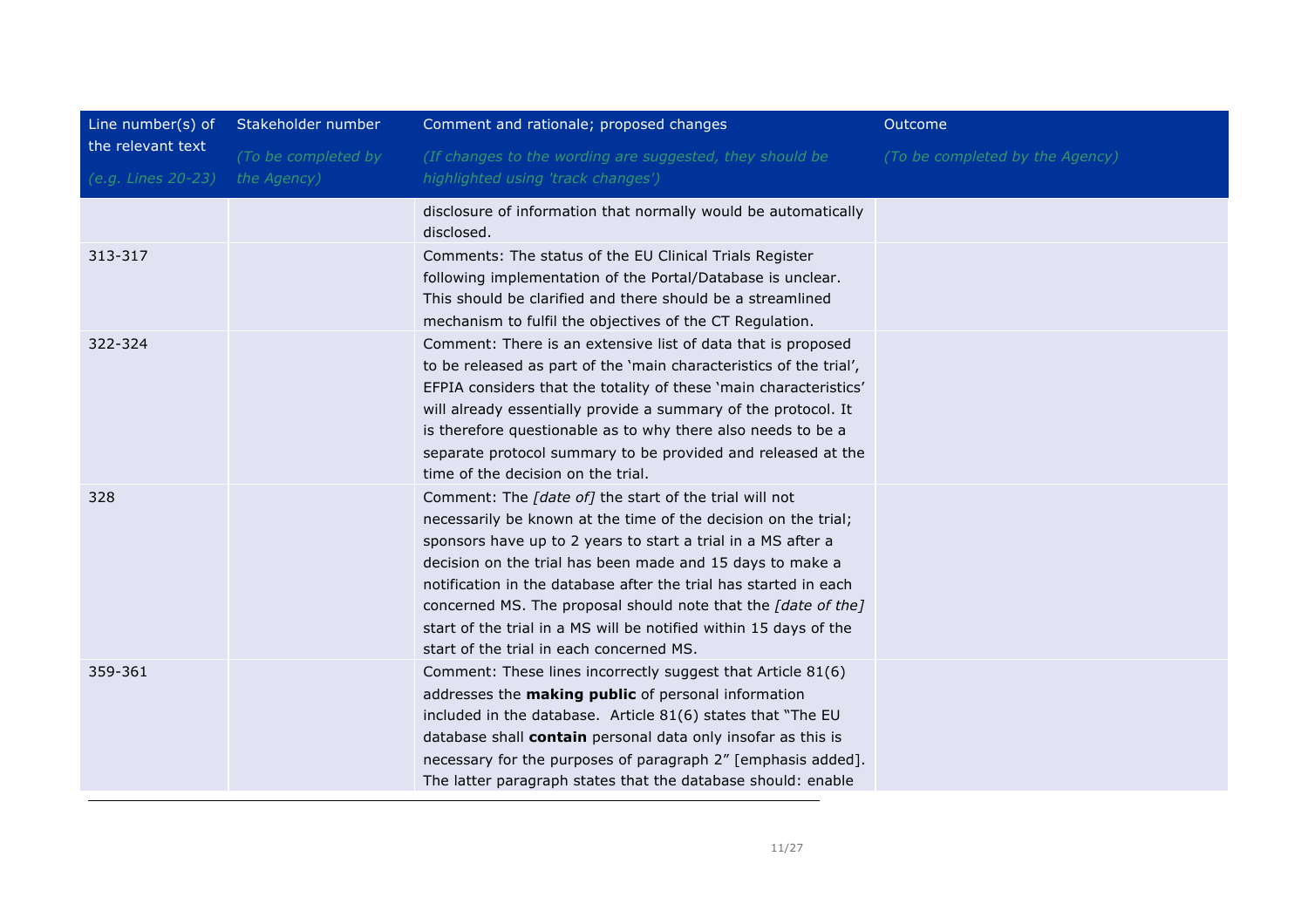| Line number(s) of     | Stakeholder number  | Comment and rationale; proposed changes                                                                                                                                                                                                                                                                                                                                                                                                                     | Outcome                         |
|-----------------------|---------------------|-------------------------------------------------------------------------------------------------------------------------------------------------------------------------------------------------------------------------------------------------------------------------------------------------------------------------------------------------------------------------------------------------------------------------------------------------------------|---------------------------------|
| the relevant text     | (To be completed by | (If changes to the wording are suggested, they should be                                                                                                                                                                                                                                                                                                                                                                                                    | (To be completed by the Agency) |
| (e.g. Lines 20-23)    | the Agency)         | highlighted using 'track changes')                                                                                                                                                                                                                                                                                                                                                                                                                          |                                 |
|                       |                     | cooperation between competent authorities of the Member<br>States, facilitate communication between sponsors and<br>Member States; enable sponsors to refer to previous clinical<br>trial applications; and enable citizens to have access to<br>information on medicinal products. It is not clear that any of<br>these purposes justifies public disclosure of personal<br>information that is necessarily contained in the Database.                     |                                 |
|                       |                     | The EMA should provide guidance on what exactly will be<br>considered 'personal data', as this differs in the Privacy Laws<br>of the Member States. The definition of personal data in Reg.<br>45/2001, i.e. "any information relating to an identified or<br>identifiable natural person" may not provide enough specificity<br>in this context. EMA Policy 70 also states: "both identification<br>and re-identification of patients need to be avoided". |                                 |
|                       |                     | Proposed change: "Personal data (other than trial subject data<br>which are not included in the database) are included in the<br>database are made public only to the extent required for<br>application of Article 81(2) of the Regulation (Article 81(6))."                                                                                                                                                                                               |                                 |
| 382-410<br>Question 1 |                     | Comment: The proposal enhances the level of sites<br>information available for patients and care givers looking for<br>clinical trials. As mentioned above, EFPIA supports the<br>increase of awareness about clinical trials and their location<br>and believes it is important to enhance recruitment timelines,<br>and contribute to acceleration of the clinical development<br>cycle.                                                                  |                                 |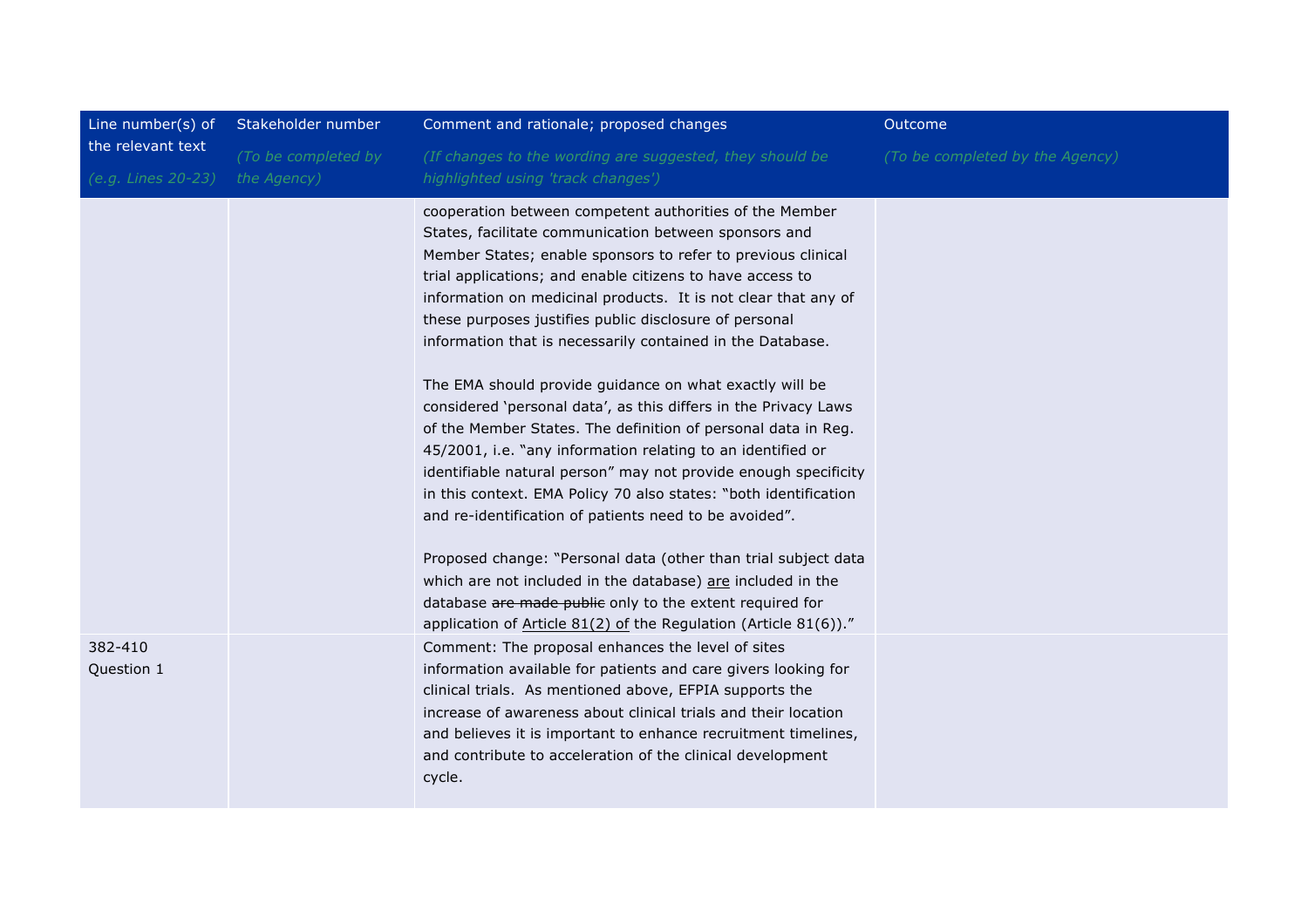| Line number(s) of                       | Stakeholder number                 | Comment and rationale; proposed changes                                                                                                                                                                                                                                                                                                                                                                                                                                                                                                                                                                                                                                                                                                                                     | Outcome                         |
|-----------------------------------------|------------------------------------|-----------------------------------------------------------------------------------------------------------------------------------------------------------------------------------------------------------------------------------------------------------------------------------------------------------------------------------------------------------------------------------------------------------------------------------------------------------------------------------------------------------------------------------------------------------------------------------------------------------------------------------------------------------------------------------------------------------------------------------------------------------------------------|---------------------------------|
| the relevant text<br>(e.g. Lines 20-23) | (To be completed by<br>the Agency) | (If changes to the wording are suggested, they should be<br>highlighted using 'track changes')                                                                                                                                                                                                                                                                                                                                                                                                                                                                                                                                                                                                                                                                              | (To be completed by the Agency) |
|                                         |                                    | However, EFPIA is concerned that the draft Addendum<br>requires that the name and position of the investigator or<br>principal investigator in charge of the trial at a site and their<br>CV be included in the database and publicly disclosed. The<br>investigator's agreement is required to allow any personal<br>information to be made public. Furthermore, the need for<br>publication of investigator CVs is questionable. EMA comment<br>that CVs should be made public as they document the<br>qualification of the investigator to conduct the trial. This<br>information will have been reviewed by Member States, who<br>are more appropriately placed to assess investigators'<br>suitability. Thus, there is no need for this information to be<br>released. |                                 |
| 411-416<br>Question 2                   |                                    | Comment: per article 9(1) - Persons assessing the application:<br>"Member States shall ensure that the persons validating and<br>assessing the application do not have conflicts of interest, are<br>independent of the sponsor, of the clinical trial site and the<br>investigators involved and of persons financing the clinical<br>trial, as well as free of any other undue influence".<br>EMA propose that personal information on MS experts will not<br>be made public. Rules applying for the Member States<br>personnel in charge of assessing or inspecting the Clinical<br>Trials in terms of qualification and economic interests that<br>might influence their impartiality should equally apply for the<br>CT Investigators and their staff.                 |                                 |
| 417-425                                 |                                    | Comment: In line with current practice, EFPIA agrees that                                                                                                                                                                                                                                                                                                                                                                                                                                                                                                                                                                                                                                                                                                                   |                                 |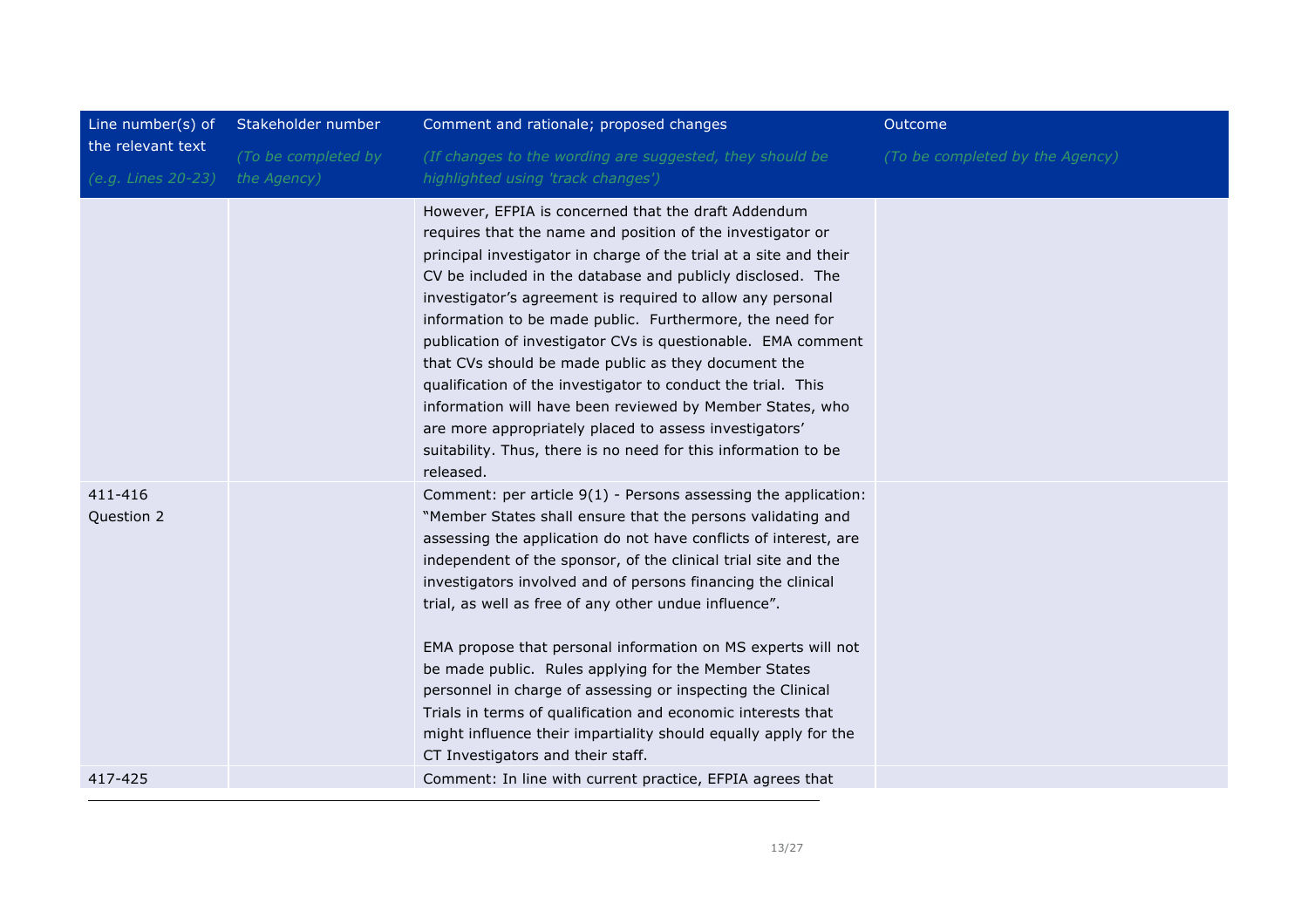| Line number(s) of     | Stakeholder number  | Comment and rationale; proposed changes                                                                                                                                                                                                                                                                                                                                                                                                                                                                                                                                                                     | Outcome                         |
|-----------------------|---------------------|-------------------------------------------------------------------------------------------------------------------------------------------------------------------------------------------------------------------------------------------------------------------------------------------------------------------------------------------------------------------------------------------------------------------------------------------------------------------------------------------------------------------------------------------------------------------------------------------------------------|---------------------------------|
| the relevant text     | (To be completed by | (If changes to the wording are suggested, they should be                                                                                                                                                                                                                                                                                                                                                                                                                                                                                                                                                    | (To be completed by the Agency) |
| (e.g. Lines 20-23)    | the Agency)         | highlighted using 'track changes')                                                                                                                                                                                                                                                                                                                                                                                                                                                                                                                                                                          |                                 |
| Question 3            |                     | general or central contact information (such as site phone or<br>site email) should be made available to the public at the time<br>a decision on a trial is made. This would permit the public to<br>contact the sponsor about a trial. As a matter of security there<br>should not be disclosure of individuals' names or other<br>personal information (e.g. name, direct email address or<br>phone number). If the name of the project leader of a clinical<br>trial is provided in the protocol, it should be redacted.<br>This condition should likewise be consistently reflected in                  |                                 |
|                       |                     | Appendix $1 - C.1.3$ .                                                                                                                                                                                                                                                                                                                                                                                                                                                                                                                                                                                      |                                 |
| 426-436<br>Question 4 |                     | Comment: Disclosing names of investigators listed in the CSR<br>at the time of CSR posting (i.e., 30 days after MA) would<br>seem to be consistent with the objectives, provided that the<br>investigators have given their agreement (see also response<br>to Q1 and comment on lines 359-361). However, the<br>redaction or retention of any other personal information in<br>CSRs before submitting the CSR to the Agency as part of<br>Policy 70 (and subsequently that same redacted CSR would be<br>the one submitted to the EU Database) should be elaborated<br>and subject to further discussions. |                                 |
|                       |                     | In addition, EFPIA proposes that no personal information be<br>made public on MAH/applicant personnel identified in the CSR.<br>This includes the names and position of CSR authors (CSR<br>Section 6). While EMA's proposal seeks to provide privacy to<br>trial subjects, it does not afford the same privacy to company<br>employees. Since clinical and nonclinical research can be a                                                                                                                                                                                                                   |                                 |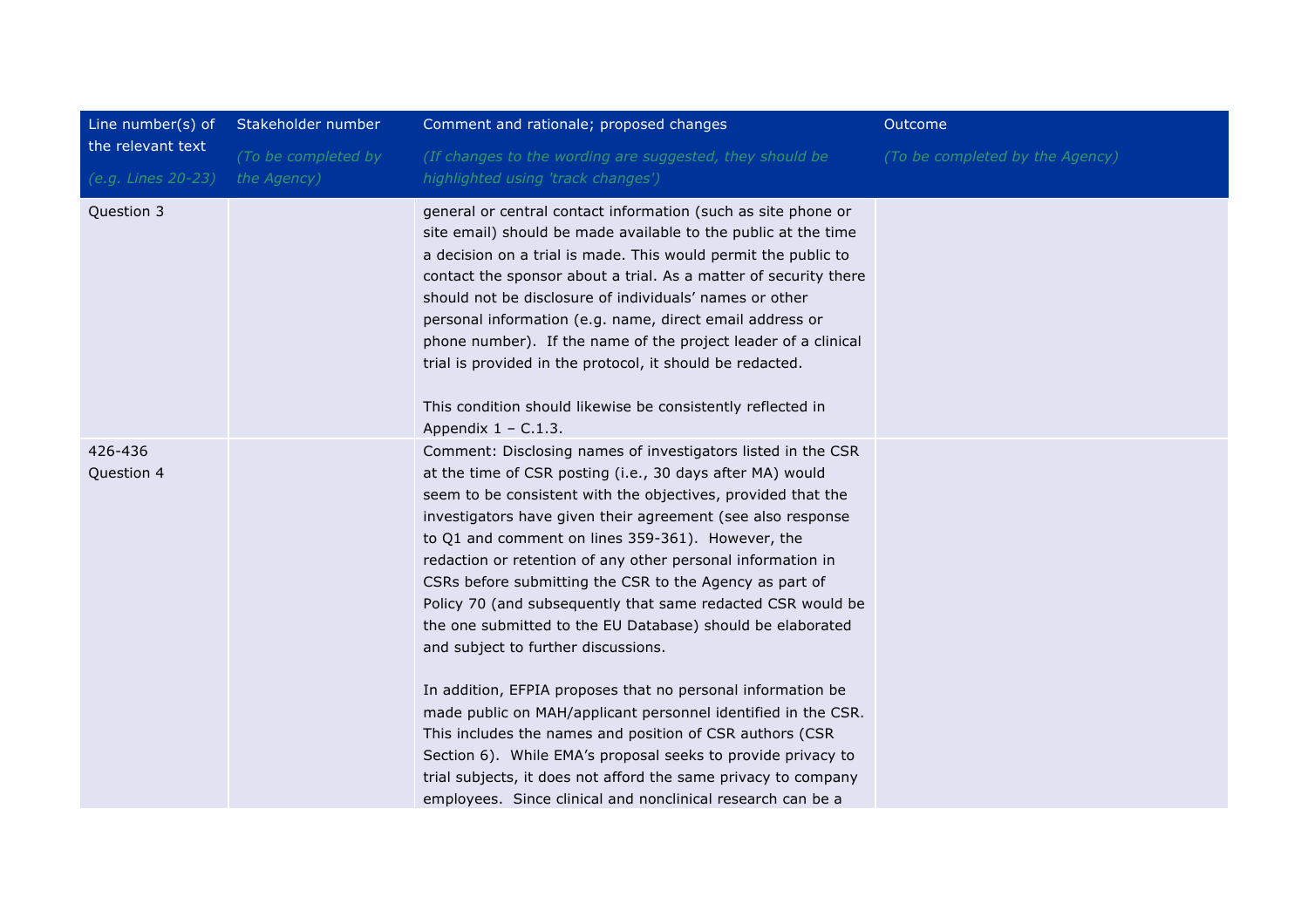| Line number(s) of     | Stakeholder number  | Comment and rationale; proposed changes                                                                                                                                                                                                                                                                                                                                                                                                                                                                                                                                                                                                                 | Outcome                         |
|-----------------------|---------------------|---------------------------------------------------------------------------------------------------------------------------------------------------------------------------------------------------------------------------------------------------------------------------------------------------------------------------------------------------------------------------------------------------------------------------------------------------------------------------------------------------------------------------------------------------------------------------------------------------------------------------------------------------------|---------------------------------|
| the relevant text     | (To be completed by | (If changes to the wording are suggested, they should be                                                                                                                                                                                                                                                                                                                                                                                                                                                                                                                                                                                                | (To be completed by the Agency) |
| (e.g. Lines 20-23)    | the Agency)         | highlighted using 'track changes')                                                                                                                                                                                                                                                                                                                                                                                                                                                                                                                                                                                                                      |                                 |
|                       |                     | sensitive area, EFPIA has significant concerns regarding public<br>release of this information.                                                                                                                                                                                                                                                                                                                                                                                                                                                                                                                                                         |                                 |
| 437-446<br>Question 5 |                     | Comment: See response to Question 3.                                                                                                                                                                                                                                                                                                                                                                                                                                                                                                                                                                                                                    |                                 |
| 462-466               |                     | Comment: Please note that the nature of the sponsor<br>organisation conducting the trial may be important for<br>determining what may be commercially confidential.                                                                                                                                                                                                                                                                                                                                                                                                                                                                                     |                                 |
| 480-484               |                     | Comment: An overriding public interest should not be<br>considered "the general public interest in having information<br>made publicly available." If that were the case then there<br>would not be a need for an exception because this general<br>interest would exist in every case, meaning that CCI would<br>never be protected. Such a broad reading of the public<br>interest in effect reads the exception out of the rule. Rather,<br>someone seeking disclosure in the case where CCI as defined<br>at lines 457-59 is shown to exist should have to put forth a<br>specific public interest in disclosure applicable to the CCI at<br>issue. |                                 |
| 485-490               |                     | Comment: We suggest that the Database functionality and<br>decision making processes to be applied when invoking the<br>use of "overriding public interest" should allow for consultation<br>with the sponsor prior to disclosure of CCI. Such a<br>consultation will ensure a balanced decision that takes into<br>account any risk of loss of CCI; there should also be an<br>opportunity for appeal of the decision before the information is<br>made available.                                                                                                                                                                                     |                                 |
| 584-609               |                     | Comment: Please refer to EFPIA's Major Comments under the                                                                                                                                                                                                                                                                                                                                                                                                                                                                                                                                                                                               |                                 |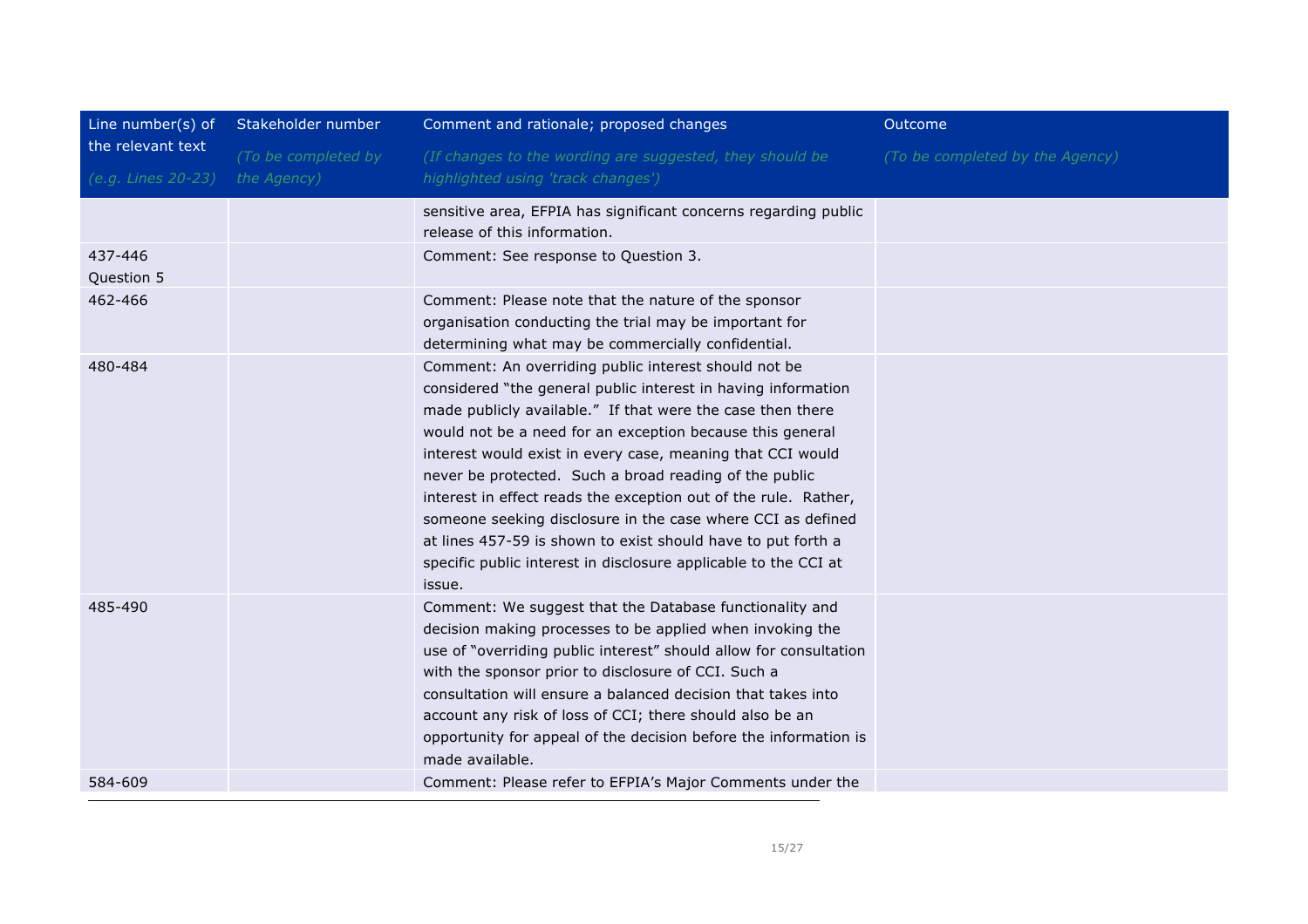| Line number(s) of                       | Stakeholder number                 | Comment and rationale; proposed changes                                                                                                                                                                                                                                                                                                                                                                                                                                                                                                                                                                                                                                                                              | Outcome                         |
|-----------------------------------------|------------------------------------|----------------------------------------------------------------------------------------------------------------------------------------------------------------------------------------------------------------------------------------------------------------------------------------------------------------------------------------------------------------------------------------------------------------------------------------------------------------------------------------------------------------------------------------------------------------------------------------------------------------------------------------------------------------------------------------------------------------------|---------------------------------|
| the relevant text<br>(e.g. Lines 20-23) | (To be completed by<br>the Agency) | (If changes to the wording are suggested, they should be<br>highlighted using 'track changes')                                                                                                                                                                                                                                                                                                                                                                                                                                                                                                                                                                                                                       | (To be completed by the Agency) |
| Question 6                              |                                    | heading of "Determining Marketing Authorisation Status".<br>As explained in detail under our 'Major Comments', EFPIA<br>believes that proposal 1.3 (i.e., "once a marketing<br>authorisation has been issued, by at least one Member State,<br>for a medicinal product using that active substance and for the<br>indication and formulation/route of administration under<br>study") is the optimal choice. <sup>7</sup><br>Proposed change: The disclosed information should likewise<br>be specific to the actual 'dosage strength' within the<br>marketing authorisation.                                                                                                                                        |                                 |
| 610-642<br>Question 7                   |                                    | EFPIA fully agrees with the EMA's proposal and reasoning that<br>the IMPD-Q section on IMP Quality and related lists of<br>questions, responses and assessment report sections should<br>be considered commercially confidential and not be made<br>public for any trial at any time.<br>However, in addition, EFPIA believes the same arguments<br>against the release of these documents, at any time, should<br>equally apply to the IB. In particular:<br>1.<br>IBs are not connected to any specific clinical trial, do<br>not give a lot of details about any given trial, are not included<br>in Marketing Authorisation Applications (MAAs), and are not<br>used by EMA as part of their evaluation of MAAs. |                                 |

Thowever, if EMA were to adopt a proposal other than 1.3 for the definition of marketing authorisation, then there would need to be additional protections in place for CCI for indications, formulations or strengths still in development. In this case, the triggers for timing of publication related to Question 10 (lines 709-721) may not provide adequate protection of CCI on new/future pharmaceutical forms or indications included in the study or product specific documents."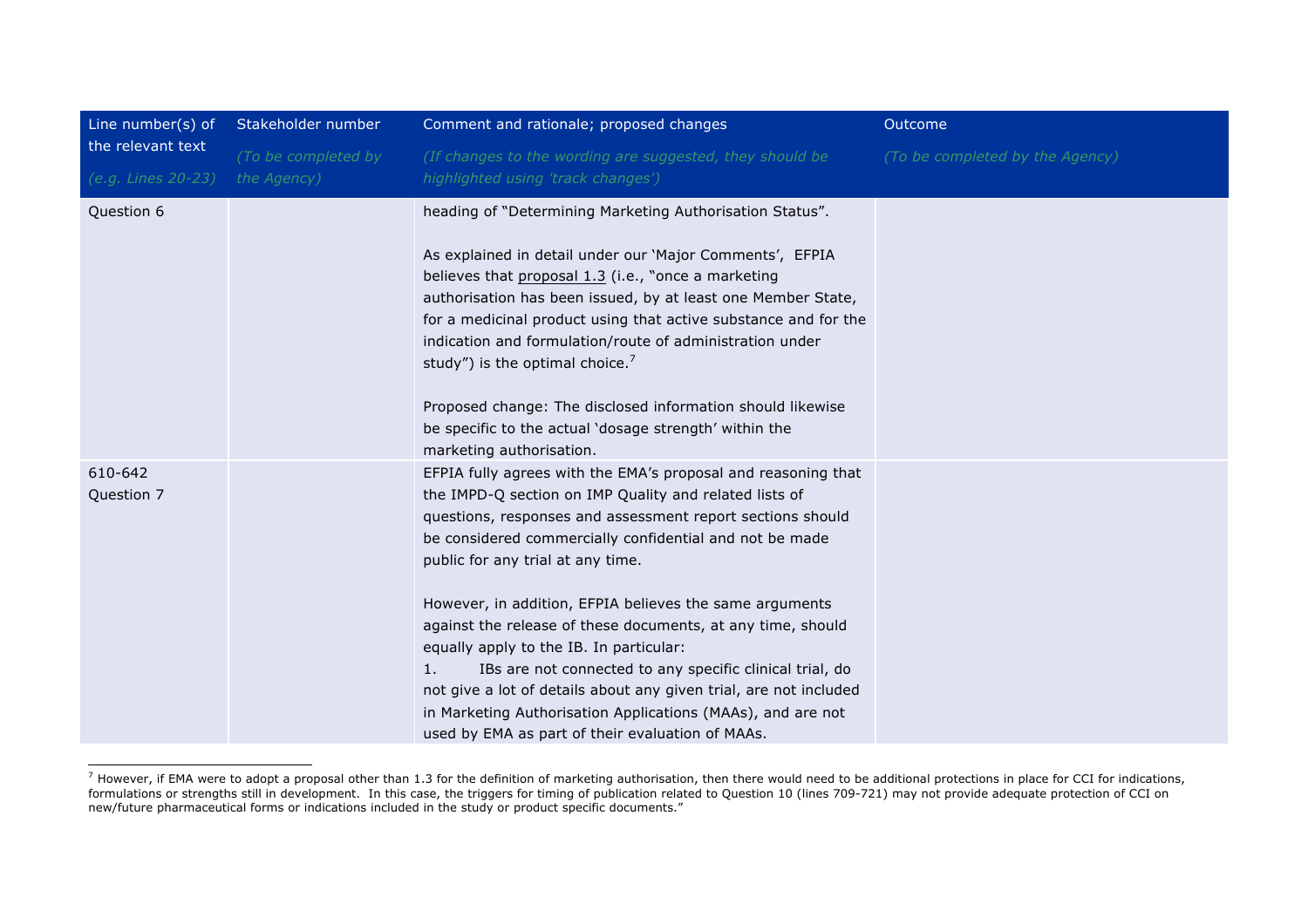| Line number(s) of  | Stakeholder number  | Comment and rationale; proposed changes                                                                                                                                                                                                                                                                                                                                                                                                                                                                                                                                                                                                                                                                                                                                                                                                                                                                                                                                                                                                                                                                                                                                                                                                                                                                                                                                                                                                                                                                                                                                       | Outcome                         |
|--------------------|---------------------|-------------------------------------------------------------------------------------------------------------------------------------------------------------------------------------------------------------------------------------------------------------------------------------------------------------------------------------------------------------------------------------------------------------------------------------------------------------------------------------------------------------------------------------------------------------------------------------------------------------------------------------------------------------------------------------------------------------------------------------------------------------------------------------------------------------------------------------------------------------------------------------------------------------------------------------------------------------------------------------------------------------------------------------------------------------------------------------------------------------------------------------------------------------------------------------------------------------------------------------------------------------------------------------------------------------------------------------------------------------------------------------------------------------------------------------------------------------------------------------------------------------------------------------------------------------------------------|---------------------------------|
| the relevant text  | (To be completed by | (If changes to the wording are suggested, they should be                                                                                                                                                                                                                                                                                                                                                                                                                                                                                                                                                                                                                                                                                                                                                                                                                                                                                                                                                                                                                                                                                                                                                                                                                                                                                                                                                                                                                                                                                                                      | (To be completed by the Agency) |
| (e.g. Lines 20-23) | the Agency)         | highlighted using 'track changes')                                                                                                                                                                                                                                                                                                                                                                                                                                                                                                                                                                                                                                                                                                                                                                                                                                                                                                                                                                                                                                                                                                                                                                                                                                                                                                                                                                                                                                                                                                                                            |                                 |
|                    |                     | 2.<br>IBs are not tied to a single MAA; they are often<br>connected to a number of MAAs over a period of years. It can<br>well happen that the first MAA (i.e., the fastest indication to<br>market) is not the most important. The CCI that warrants for<br>not disclosing an IB before the first MAA, should also apply to<br>follow-up MAAs.<br>3.<br>As pointed out in $\S$ 4.4.1.2 b), IBs contain extensive<br>details of a commercially confidential nature, they have to be<br>updated on a yearly basis and therefore are very difficult to<br>redact.<br>4.<br>International regulations require Industry to maintain<br>a single IB including all indications and forms of a compound<br>so long as the efficacy and safety profiles are related, even<br>though these different forms would be approved and marketed<br>as separate products. For example, an IB for a product<br>already on the market will as well keep information for a new<br>route of administration which is still in Phase I and years away<br>from filing an MAA. All of the latter information would have to<br>be considered CCI, and the two are not easily separated.<br>5.<br>The purpose of transparency as set in the objectives of<br>the Regulation (EU) 536/2014 will be achieved via the<br>dispositions that will allow all the main characteristics of<br>clinical trials and a summary of their results that are<br>encompassed in a given compound IB to be accessed through<br>the Portal and Database.<br>Proposed change: We therefore believe that the § 4 of section |                                 |
|                    |                     |                                                                                                                                                                                                                                                                                                                                                                                                                                                                                                                                                                                                                                                                                                                                                                                                                                                                                                                                                                                                                                                                                                                                                                                                                                                                                                                                                                                                                                                                                                                                                                               |                                 |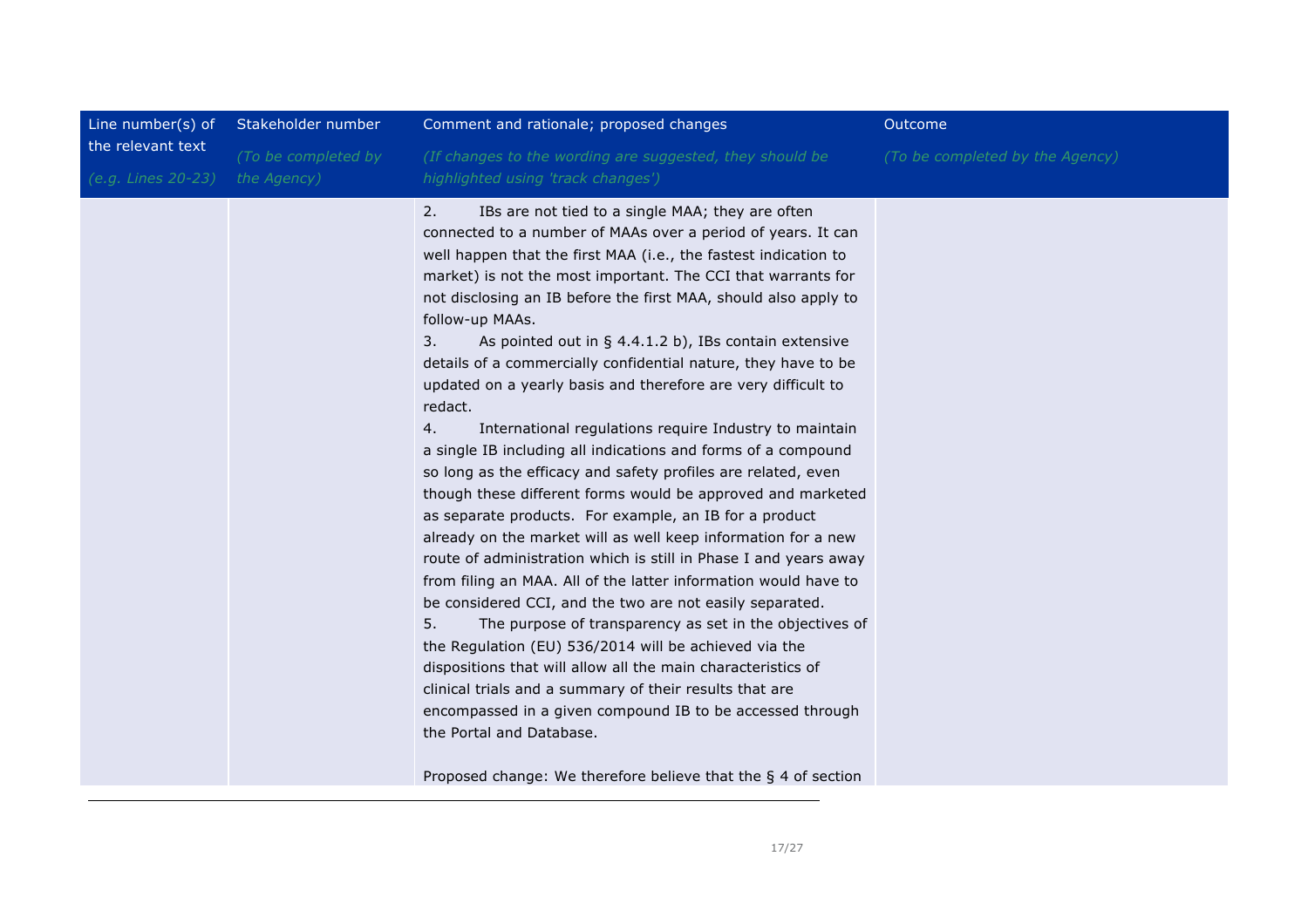| Line number(s) of                       | Stakeholder number                 | Comment and rationale; proposed changes                                                                                                                                                                                                                                                                                                                                                                                                                                                                                                                                                                                                                                                                                                                                                                                                                          | Outcome                         |
|-----------------------------------------|------------------------------------|------------------------------------------------------------------------------------------------------------------------------------------------------------------------------------------------------------------------------------------------------------------------------------------------------------------------------------------------------------------------------------------------------------------------------------------------------------------------------------------------------------------------------------------------------------------------------------------------------------------------------------------------------------------------------------------------------------------------------------------------------------------------------------------------------------------------------------------------------------------|---------------------------------|
| the relevant text<br>(e.g. Lines 20-23) | (To be completed by<br>the Agency) | (If changes to the wording are suggested, they should be<br>highlighted using 'track changes')                                                                                                                                                                                                                                                                                                                                                                                                                                                                                                                                                                                                                                                                                                                                                                   | (To be completed by the Agency) |
|                                         |                                    | 4.4.3 (lines 636-640) should also mention the Investigator<br>Brochure as follows:<br>"Regardless of marketing authorisation status, the IMPD-Q<br>section on IMP quality and the related lists of questions,<br>responses and assessment report sections should be<br>considered to be commercially confidential and not be made<br>public for any trial at any time, as this deals with the<br>manufacturing and related pharmaceutical development<br>information which continues to be CCI, indefinitely, post<br>marketing authorisation". Likewise, the Investigator Brochure,<br>given its product specific nature, the fact it presents a detailed<br>and permanently updated development summary for the<br>compound is therefore extensively filled with up-to date CCI<br>and should not be made public for any trial, at any time.                   |                                 |
| 643-654<br>Question 8                   |                                    | Comment: EFPIA agrees with the EMA information on Phase IV<br>trials may contain CCI (e.g., exploratory endpoints). Therefore<br>EFPIA advocates that clinical trials with authorised products be<br>treated by default the same as Phase I-III trials rather than to<br>systematically disclose study-specific information (e.g., full<br>protocol) at the time of decision on a CTA.<br>Also, of note, some Phase IV trials (low-intervention or "real-<br>world" trials) run for a long time and interim reports may be<br>prepared before the actual end of the trial. In this case,<br>disclosure of trial information should be deferred until the time<br>that the summary of final trial results is made public. There is<br>a need to clarify in the Addendum the principles on which this<br>deferral will be granted (i.e., based on a request by the |                                 |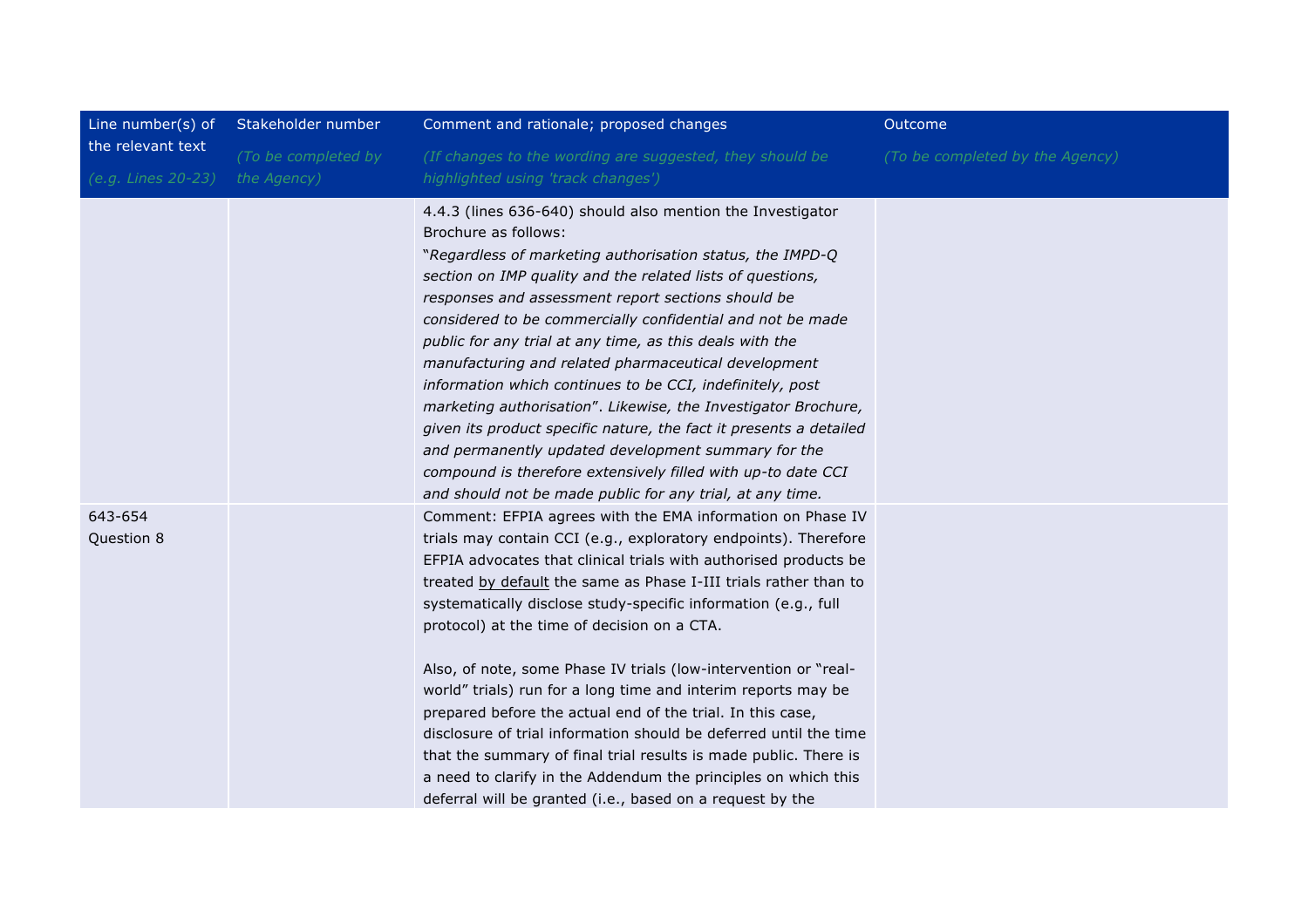| Line number(s) of                       | Stakeholder number                 | Comment and rationale; proposed changes                                                                                                                                                                                                                                                                                                                                                                                                               | Outcome                         |
|-----------------------------------------|------------------------------------|-------------------------------------------------------------------------------------------------------------------------------------------------------------------------------------------------------------------------------------------------------------------------------------------------------------------------------------------------------------------------------------------------------------------------------------------------------|---------------------------------|
| the relevant text<br>(e.g. Lines 20-23) | (To be completed by<br>the Agency) | (If changes to the wording are suggested, they should be<br>highlighted using 'track changes')                                                                                                                                                                                                                                                                                                                                                        | (To be completed by the Agency) |
| 655-708<br>Question 9                   |                                    | sponsor, acceptable justification).<br>Comment: EMA proposes four options for clinical trials on<br>products without an MA. Please refer to EFPIA's Major<br>Comments under the heading of "Approach to Clinical Trials on<br>Products without a Marketing Authorisation" for our full<br>rationale as to why Proposal 2 under 6.2 is the optimal<br>approach.                                                                                        |                                 |
| 709-725<br>Question 10                  |                                    | Comment: EFPIA questions the proposed requirement to make<br>study- and protocol-specific documents submitted to the<br>clinical trial database public where no MAA is submitted. A<br>compromise to consider would be to recommend the use of<br>abstracts as a means of achieving a more minimalistic form of<br>disclosure. In this way, transparency regarding the trials<br>conducted would still be achieved.                                   |                                 |
| 726-746<br>Question 11                  |                                    | Comment: As explained in EFPIA's Major Comments under the<br>heading of 'Proposed Timeline for Disclosure of Phase I<br>Information and Results', EFPIA appreciates EMA's<br>acknowledgement of the potential for particular commercial<br>sensitivity of Phase I trials and the possibility to defer the<br>disclosure of information to be made public at the time of<br>decision on the trial. As outlined, EFPIA also proposes a path<br>forward. |                                 |
| 747-752<br>Question 12                  |                                    | Comment: EFPIA believes that the proposal meets the<br>requirements that this information should not be published<br>and agrees with the rationale provided by the EMA in its<br>proposal.                                                                                                                                                                                                                                                            |                                 |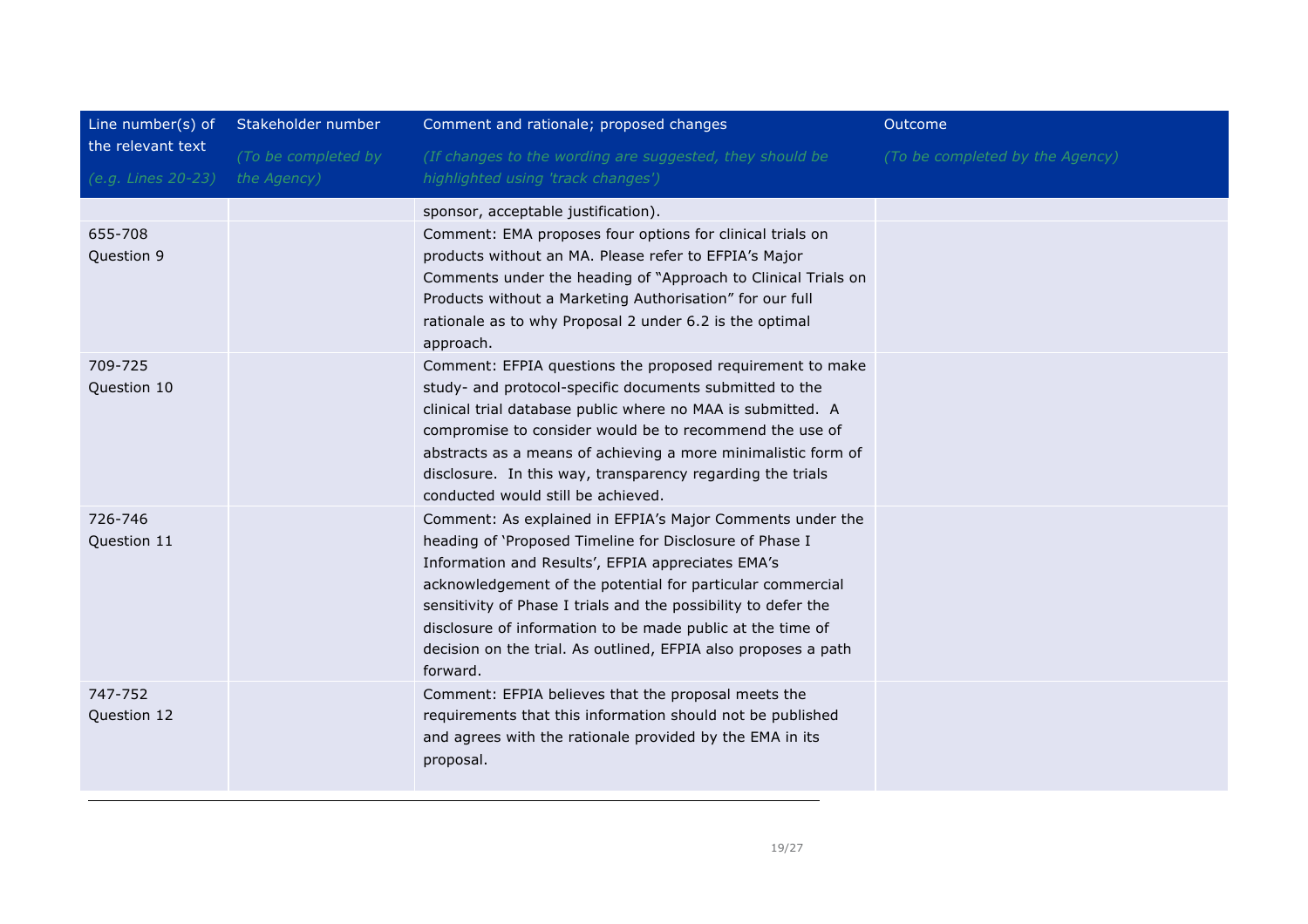| Line number(s) of                       | Stakeholder number                 | Comment and rationale; proposed changes                                                                                                                                                                                                                                                                                                                                                                                                                                                                                                                                                                                                                                                                                                                                                                                                                                                                                                                                                                                                                                                                                      | Outcome                         |
|-----------------------------------------|------------------------------------|------------------------------------------------------------------------------------------------------------------------------------------------------------------------------------------------------------------------------------------------------------------------------------------------------------------------------------------------------------------------------------------------------------------------------------------------------------------------------------------------------------------------------------------------------------------------------------------------------------------------------------------------------------------------------------------------------------------------------------------------------------------------------------------------------------------------------------------------------------------------------------------------------------------------------------------------------------------------------------------------------------------------------------------------------------------------------------------------------------------------------|---------------------------------|
| the relevant text<br>(e.g. Lines 20-23) | (To be completed by<br>the Agency) | (If changes to the wording are suggested, they should be<br>highlighted using 'track changes')                                                                                                                                                                                                                                                                                                                                                                                                                                                                                                                                                                                                                                                                                                                                                                                                                                                                                                                                                                                                                               | (To be completed by the Agency) |
|                                         |                                    | Furthermore, it is also worth noting that the aggregated<br>compensation data collected and published as per the HCP<br>EFPIA code or Member states national specific requirements<br>on transparency (or rules of publication of contracts) should<br>provide adequate information in this respect.                                                                                                                                                                                                                                                                                                                                                                                                                                                                                                                                                                                                                                                                                                                                                                                                                         |                                 |
| 753-762<br>Question 13                  |                                    | Comment: EFPIA agrees with the EMA proposal that the draft<br>AR will not be submitted through the Portal to the Database<br>nor made public.                                                                                                                                                                                                                                                                                                                                                                                                                                                                                                                                                                                                                                                                                                                                                                                                                                                                                                                                                                                |                                 |
| 778-796<br>Question 14                  |                                    | Comment: EFPIA is concerned that the EMA proposed<br>disclosure of inspection reports is too broad. Only site<br>information and a brief conclusion should be disclosed to the<br>public. Information should not be disclosed where this would<br>undermine the confidence in the purpose of inspections,<br>investigations and audits - full disclosure without context may<br>be misleading for the public and undermine confidence in the<br>inspection and regulatory system.<br>In Europe, similarly with other major regulatory agencies,<br>information should be limited such as to the investigator's<br>name, site (city), date and type of inspection without naming<br>the study. In case of sponsor inspection, information should<br>be limited to the date and the type of inspection.<br>Question 14 appears to refer to Member State inspections<br>carried out in context of the of the CTA or MA procedure,<br>According to Article 53, the CTA applicant is also requested to<br>submit through the Portal all inspection reports from third<br>countries. It is assumed that reports from third country |                                 |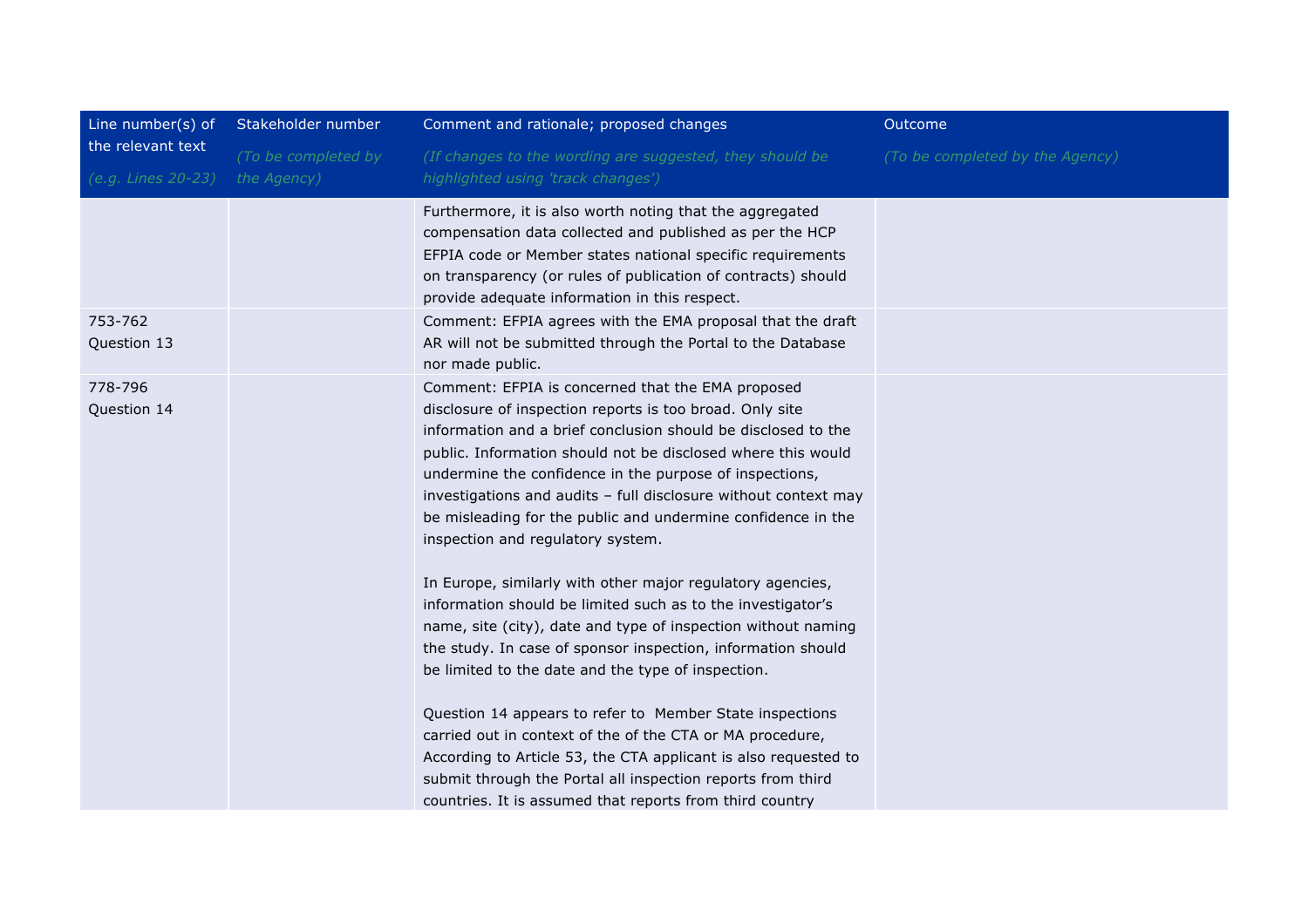| Line number(s) of                       | Stakeholder number                 | Comment and rationale; proposed changes                                                                                                                                                                                                                                                                                                                                                                                                                                                                                                                                                                                                                                                     | Outcome                         |
|-----------------------------------------|------------------------------------|---------------------------------------------------------------------------------------------------------------------------------------------------------------------------------------------------------------------------------------------------------------------------------------------------------------------------------------------------------------------------------------------------------------------------------------------------------------------------------------------------------------------------------------------------------------------------------------------------------------------------------------------------------------------------------------------|---------------------------------|
| the relevant text<br>(e.g. Lines 20-23) | (To be completed by<br>the Agency) | (If changes to the wording are suggested, they should be<br>highlighted using 'track changes')                                                                                                                                                                                                                                                                                                                                                                                                                                                                                                                                                                                              | (To be completed by the Agency) |
|                                         |                                    | authorities are not disclosed, as they would require consent.<br>At present the EMA proposal states that inspection reports<br>shall be redacted by the responsible inspectorate. In line with<br>EFPIA's Major Comment under the heading 'Enable an Efficient<br>System, Balancing Automation with Direct Sponsor<br>Involvement', the process for redaction should involve the<br>sponsor.                                                                                                                                                                                                                                                                                                |                                 |
| 797-802<br>Question 15                  |                                    | Comment: EFPIA agrees with the EMA proposal. The report on<br>Union Control is in the public interest and the Commission will<br>be able to redact CCI and PPD. It should be made public in<br>line with the principles set out in accordance with the<br>exceptions under Article 81 (4). The same approach as for<br>inspection reports (Question 14) could be used when providing<br>public information.                                                                                                                                                                                                                                                                                 |                                 |
| 803-843<br>Question 16                  |                                    | Comment: During the process, disclosure of serious breaches<br>may jeopardize countries' ability to act per the article 81(4)<br>(d). For this reason, it is important that serious breaches are<br>not disclosed until after they have been investigated and the<br>conclusion has been reached. Under point 1.6, it should also<br>refer to exception 81(4)(d). In terms of information made<br>public once the action plan has been set up and the breach<br>has been solved, this information should be limited to the site<br>and study concerned, a factual description of the serious<br>breach and corrective actions.<br>Industry should be afforded the opportunity to comment on |                                 |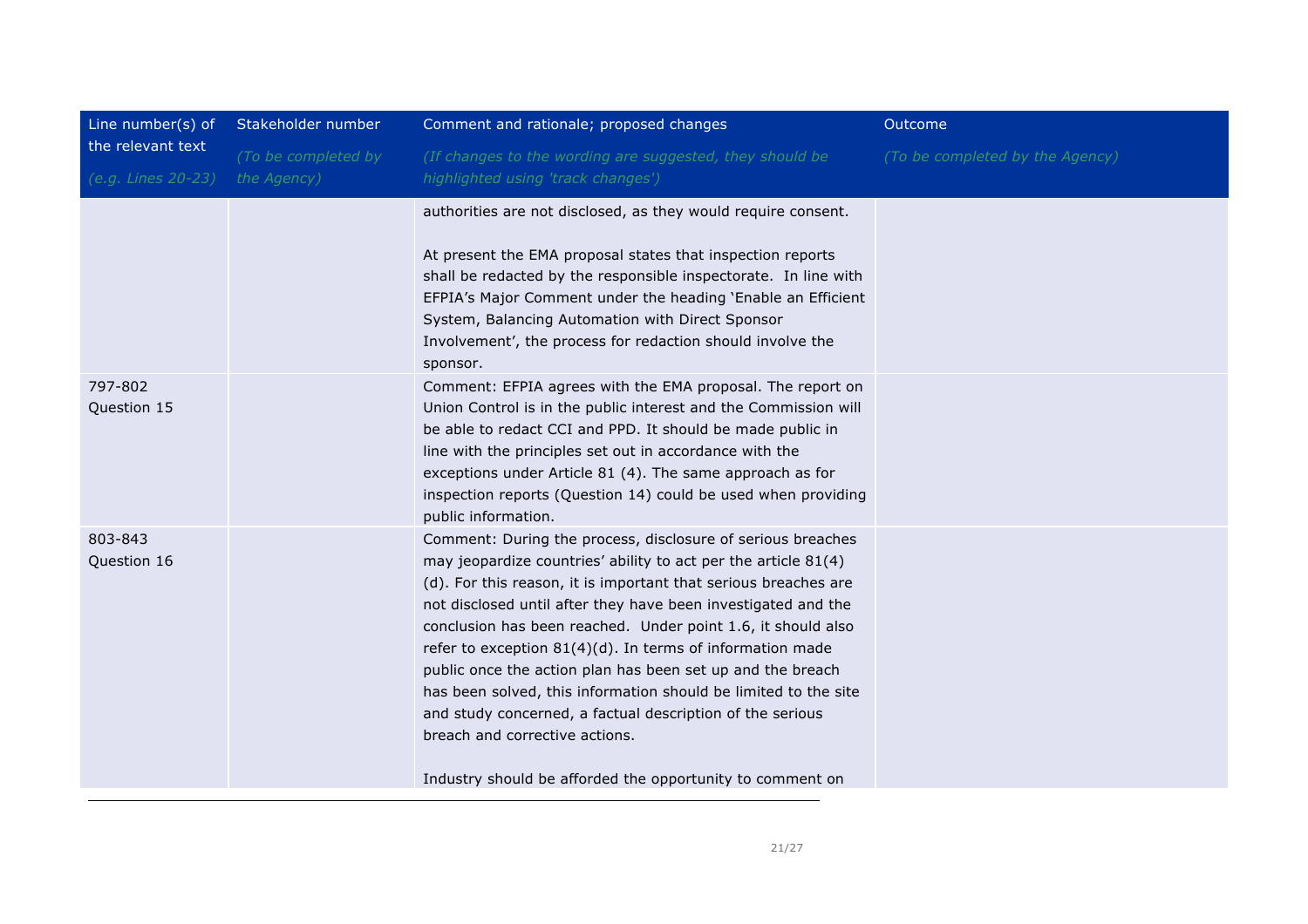| Line number( $s$ ) of<br>the relevant text | Stakeholder number  | Comment and rationale; proposed changes                                                                           | Outcome                         |
|--------------------------------------------|---------------------|-------------------------------------------------------------------------------------------------------------------|---------------------------------|
|                                            | (To be completed by | (If changes to the wording are suggested, they should be                                                          | (To be completed by the Agency) |
| (e.g. Lines 20-23)                         | the Agency)         | highlighted using 'track changes')                                                                                |                                 |
|                                            |                     | the format and content of the template that will be                                                               |                                 |
|                                            |                     | implemented EU-wide for the reporting of serious breaches, to                                                     |                                 |
|                                            |                     | ensure consistency with current practice.                                                                         |                                 |
| 844-858                                    |                     | Comment: An unexpected event should not be disclosed                                                              |                                 |
| Question 17                                |                     | during the assessment process. In some instances, it could be                                                     |                                 |
|                                            |                     | seen as part of the normal procedure of CTA modification to                                                       |                                 |
|                                            |                     | be implemented after approval. The EU Database/Portal<br>should have a path allowing linking of serious breaches, |                                 |
|                                            |                     | Urgent Safety Measure (USM) and unexpected events (e.g. an                                                        |                                 |
|                                            |                     | unexpected event leading to a USM).                                                                               |                                 |
| 859-872                                    |                     | Comment: Please refer to EFPIA's Major Comments under the                                                         |                                 |
| Question 18                                |                     | heading of "Alignment of EMA's Policies and Processes".                                                           |                                 |
|                                            |                     |                                                                                                                   |                                 |
|                                            |                     | The policy for the management of CSRs submitted to the EU                                                         |                                 |
|                                            |                     | Database should be consistent with EMA's approach in its                                                          |                                 |
|                                            |                     | Policy 70 and the interaction between the two processes                                                           |                                 |
|                                            |                     | should be clarified. The draft Addendum appears to give                                                           |                                 |
|                                            |                     | confusing messages on what needs to be submitted as part of                                                       |                                 |
|                                            |                     | a CSR once the product has received an MA. Line #861 states,                                                      |                                 |
|                                            |                     | "Clinical study reports including all appendices [emphasis                                                        |                                 |
|                                            |                     | added] except those listing individual patient data, will be                                                      |                                 |
|                                            |                     | submitted to the database", Appendix 7 of the draft                                                               |                                 |
|                                            |                     | addendum provides a list of the CSR appendices to be                                                              |                                 |
|                                            |                     | submitted, EMA's Policy 70 requires a different set of                                                            |                                 |
|                                            |                     | appendices to be submitted; consistency is needed. EFPIA                                                          |                                 |
|                                            |                     | proposes that the requirement to submit CSRs to the EU                                                            |                                 |
|                                            |                     | database should be aligned with Policy 70. Thus, the CSRs                                                         |                                 |
|                                            |                     | (and their appendices) that EMA has determined will be                                                            |                                 |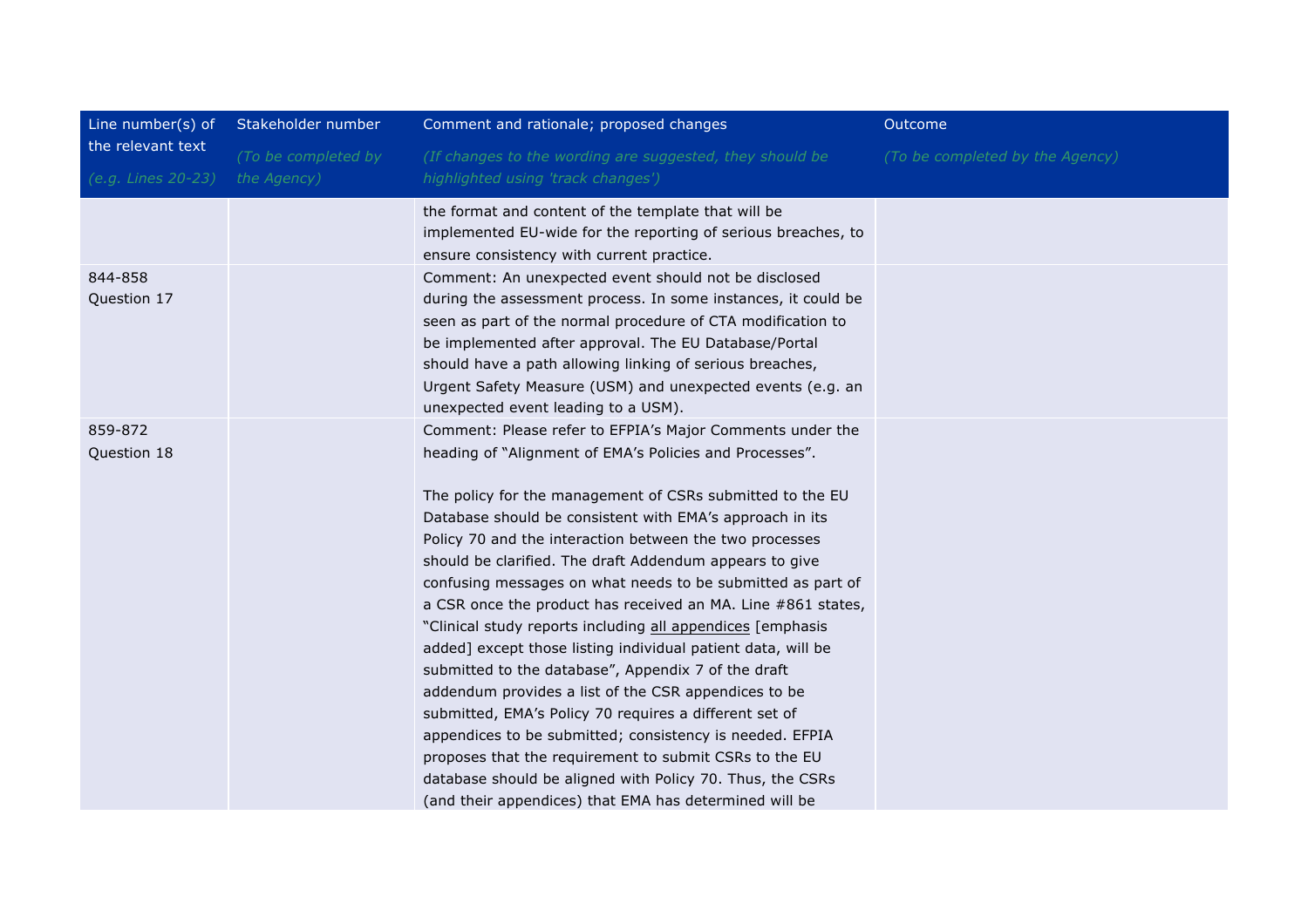| Line number(s) of                       | Stakeholder number                 | Comment and rationale; proposed changes                                                                                                                                                                                                                                                                                                                                                                                                                                                                                                                                                                                                                                                                                                                                                                                                                                               | Outcome                         |
|-----------------------------------------|------------------------------------|---------------------------------------------------------------------------------------------------------------------------------------------------------------------------------------------------------------------------------------------------------------------------------------------------------------------------------------------------------------------------------------------------------------------------------------------------------------------------------------------------------------------------------------------------------------------------------------------------------------------------------------------------------------------------------------------------------------------------------------------------------------------------------------------------------------------------------------------------------------------------------------|---------------------------------|
| the relevant text<br>(e.g. Lines 20-23) | (To be completed by<br>the Agency) | (If changes to the wording are suggested, they should be<br>highlighted using 'track changes')                                                                                                                                                                                                                                                                                                                                                                                                                                                                                                                                                                                                                                                                                                                                                                                        | (To be completed by the Agency) |
|                                         |                                    | released under Policy 70 should be the same CSRs (and<br>appendices) that are to be submitted to the EU database.<br>As there will be duplication of submitting CSRs to the EMA,<br>over time, EFPIA strongly recommends that a process be<br>implemented to streamline and make consistent the CSRs<br>submitted as part of the MAA process, considering the EMA<br>should avoid unnecessary duplication between EMA systems<br>as per Art 81 (2) 'and hyperlinks shall be provided to link<br>together related data and documents held on the EU database<br>and other databases managed by the Agency.<br>If applicable, the redaction principles (CCI) laid down in the<br>EMA Policy 70 for certain parts of Module 2 and 5, should also<br>be relevant to parts of IMPD Efficacy and safety section (e.g.,<br>certain innovative methods, bioassays, immunogenicity<br>assays). |                                 |
| 861-870                                 |                                    | Comment: It is unclear if there are intentions to update CSR<br>guidance in the near-term. If so, EFPIA supports the concept<br>of developing guidance outlining the information, data and<br>documentation that may contain CCI, prior to them being<br>loaded into the system. If this is the intention, given that the<br>content and format for CSRs is covered by ICH guidance, any<br>adjustment would be accomplished through international<br>agreement. EFPIA would welcome the opportunity to work<br>with the EMA in progressing this idea.                                                                                                                                                                                                                                                                                                                                |                                 |
| 895                                     |                                    | Comment: Please refer to EFPIA's Major Comments under the                                                                                                                                                                                                                                                                                                                                                                                                                                                                                                                                                                                                                                                                                                                                                                                                                             |                                 |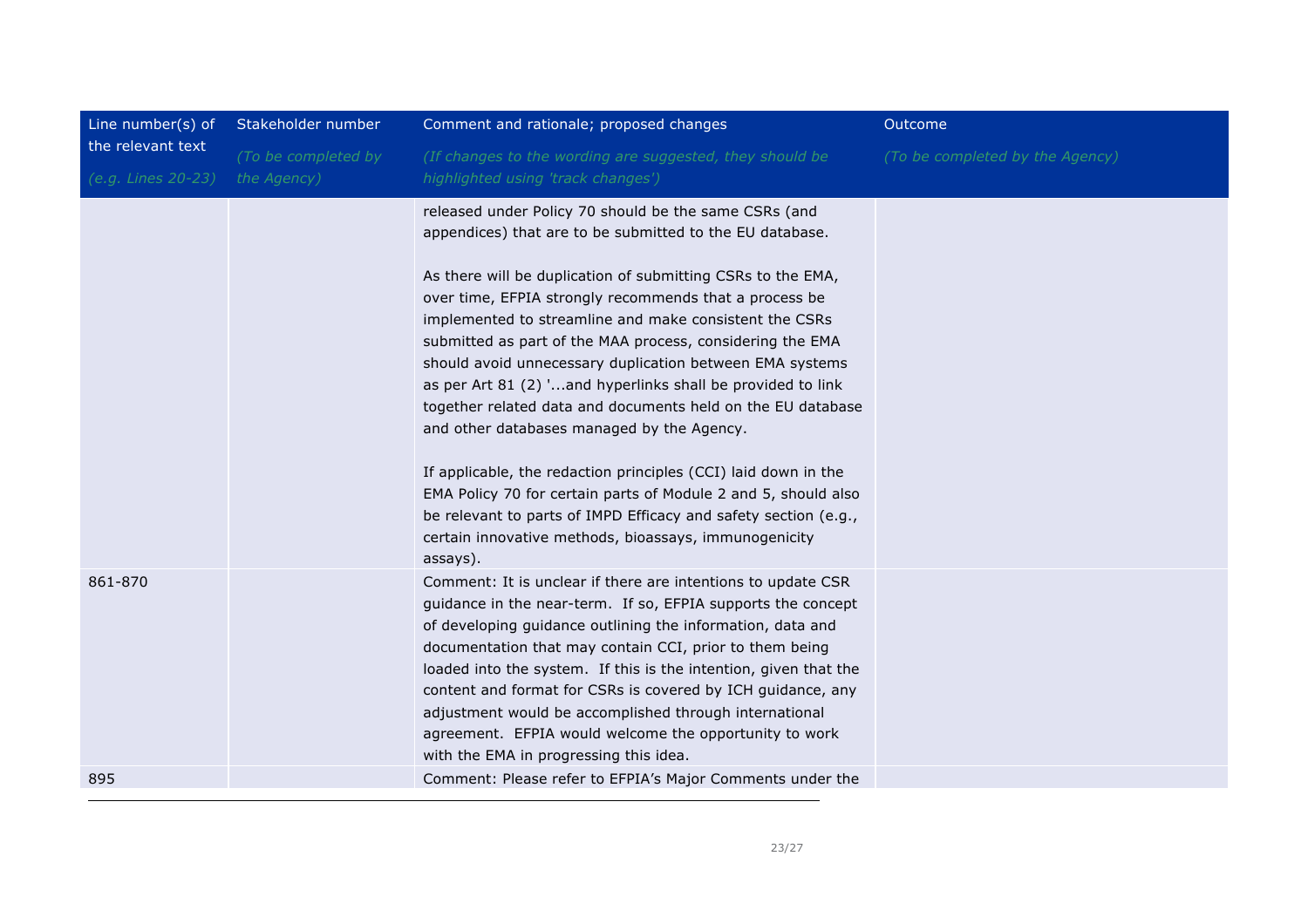| Line number(s) of       | Stakeholder number  | Comment and rationale; proposed changes                                                                                                                                                                                                                                                                                                                                                                                                                                                                                                                                                                                                                                                                                                                                                                                                                                                                                                                                                                                                                                                                                                                                                                                                                                                                                                    | Outcome                         |
|-------------------------|---------------------|--------------------------------------------------------------------------------------------------------------------------------------------------------------------------------------------------------------------------------------------------------------------------------------------------------------------------------------------------------------------------------------------------------------------------------------------------------------------------------------------------------------------------------------------------------------------------------------------------------------------------------------------------------------------------------------------------------------------------------------------------------------------------------------------------------------------------------------------------------------------------------------------------------------------------------------------------------------------------------------------------------------------------------------------------------------------------------------------------------------------------------------------------------------------------------------------------------------------------------------------------------------------------------------------------------------------------------------------|---------------------------------|
| the relevant text       | (To be completed by | (If changes to the wording are suggested, they should be                                                                                                                                                                                                                                                                                                                                                                                                                                                                                                                                                                                                                                                                                                                                                                                                                                                                                                                                                                                                                                                                                                                                                                                                                                                                                   | (To be completed by the Agency) |
| (e.g. Lines 20-23)      | the Agency)         | highlighted using 'track changes')                                                                                                                                                                                                                                                                                                                                                                                                                                                                                                                                                                                                                                                                                                                                                                                                                                                                                                                                                                                                                                                                                                                                                                                                                                                                                                         |                                 |
| Table 2, Section<br>4.3 |                     | headings of "Enable an Efficient System, Balancing<br>Automation with Direct Sponsor Involvement" and "User-<br>friendly and Harmonised with International Standards".<br>Also, the draft Addendum states that a manual override may<br>be used to remediate errors where information has been<br>published contrary to the established rules, or where data<br>processing errors have occurred. The inefficiencies associated<br>with remediating errors could be reduced if the system<br>provided a means of enabling sponsors to preview a public<br>representation of the data and documents that would be<br>published in the future.<br>According to the functional specifications document, the public<br>interface will allow queries and download functionalities.<br>Similar to the EMA Policy 70 on proactive disclosure of Module<br>2 and 5, EFPIA recommends that a watermark is applied (at<br>least to IMDP section E+S)?<br>"The protocol synopsis and protocol should be separate and<br>have different publication rules applied to each. "<br>It is assumed that "protocol synopsis" is referring to the<br>protocol summary to be made public by default after CTA<br>decision. As stated in our comments to Lines 322-324,<br>information for the synopsis should come from the relevant<br>fields of the CTA form. |                                 |
|                         |                     | Within this table and throughout the document, EMA uses                                                                                                                                                                                                                                                                                                                                                                                                                                                                                                                                                                                                                                                                                                                                                                                                                                                                                                                                                                                                                                                                                                                                                                                                                                                                                    |                                 |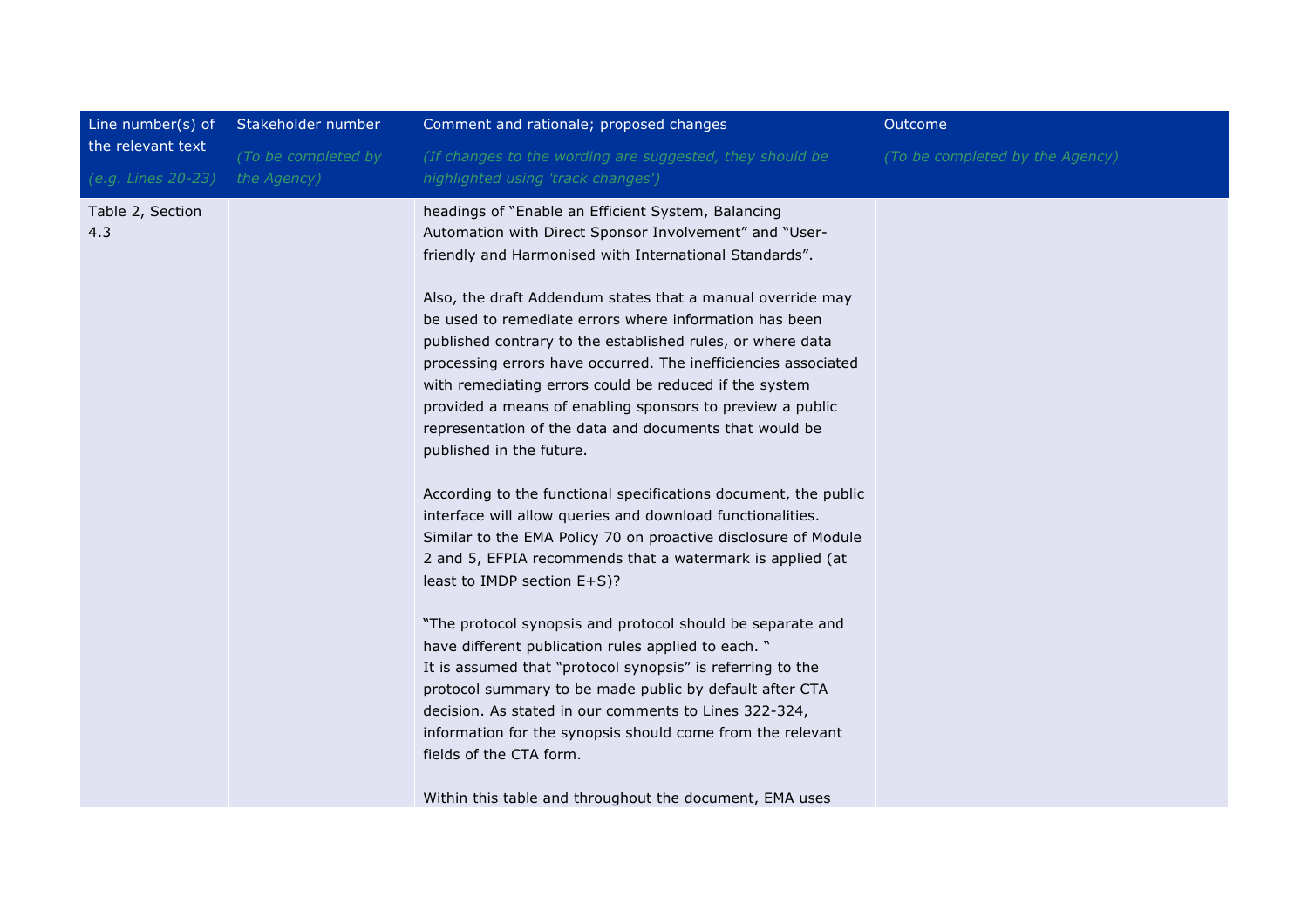| Line number(s) of                       | Stakeholder number                 | Comment and rationale; proposed changes                                                                                                                                                                                                                                                                                                                                                                                                                                                                                                                                                                                                                                                                                                                                                                                                                                                                                                                              | Outcome                         |
|-----------------------------------------|------------------------------------|----------------------------------------------------------------------------------------------------------------------------------------------------------------------------------------------------------------------------------------------------------------------------------------------------------------------------------------------------------------------------------------------------------------------------------------------------------------------------------------------------------------------------------------------------------------------------------------------------------------------------------------------------------------------------------------------------------------------------------------------------------------------------------------------------------------------------------------------------------------------------------------------------------------------------------------------------------------------|---------------------------------|
| the relevant text<br>(e.g. Lines 20-23) | (To be completed by<br>the Agency) | (If changes to the wording are suggested, they should be<br>highlighted using 'track changes')                                                                                                                                                                                                                                                                                                                                                                                                                                                                                                                                                                                                                                                                                                                                                                                                                                                                       | (To be completed by the Agency) |
|                                         |                                    | several terms for a product such as "therapeutic" and a<br>combination term "therapeutic/prophylactic". Since vaccines<br>are not (generally) considered therapeutic, the combination<br>term could be used throughout the document or it could be<br>defined/footnoted at the beginning of the Addendum.                                                                                                                                                                                                                                                                                                                                                                                                                                                                                                                                                                                                                                                            |                                 |
| 895<br>Table 2, Section<br>4.3          |                                    | Comment: In terms of technical standards, the draft<br>Addendum states that the "system should identify all data and<br>documents in the EU database regarding their public or non-<br>public status and any timeframe/event to trigger that<br>publication, and include the necessary rules to ensure their<br>availability at the required time." To improve predictability and<br>clarity for the sponsor, EFPIA recommends that the Database<br>schema be published, documenting the unambiguous business<br>rules applied to disclosure of individual fields and documents<br>with the associated timing for release.<br>In addition, EFPIA is concerned that there is no auditable<br>requirement to ensure the system is adequately secured.<br>EFPIA, therefore also recommends that as a part of the<br>evidence provided to the auditors of the CT Portal/Database,<br>the EMA should provide results of independent penetration<br>testing of the system. |                                 |
| Appendix 1<br>D.3.11.4<br>Page 20       |                                    | Comment: For explorative combinations (including<br>biomarkers), encompassing phase I and phase IIa, patents<br>may not be in place and information should be considered<br>CCI. The disclosure should be delayed until a confirmatory<br>trial is available or later.                                                                                                                                                                                                                                                                                                                                                                                                                                                                                                                                                                                                                                                                                               |                                 |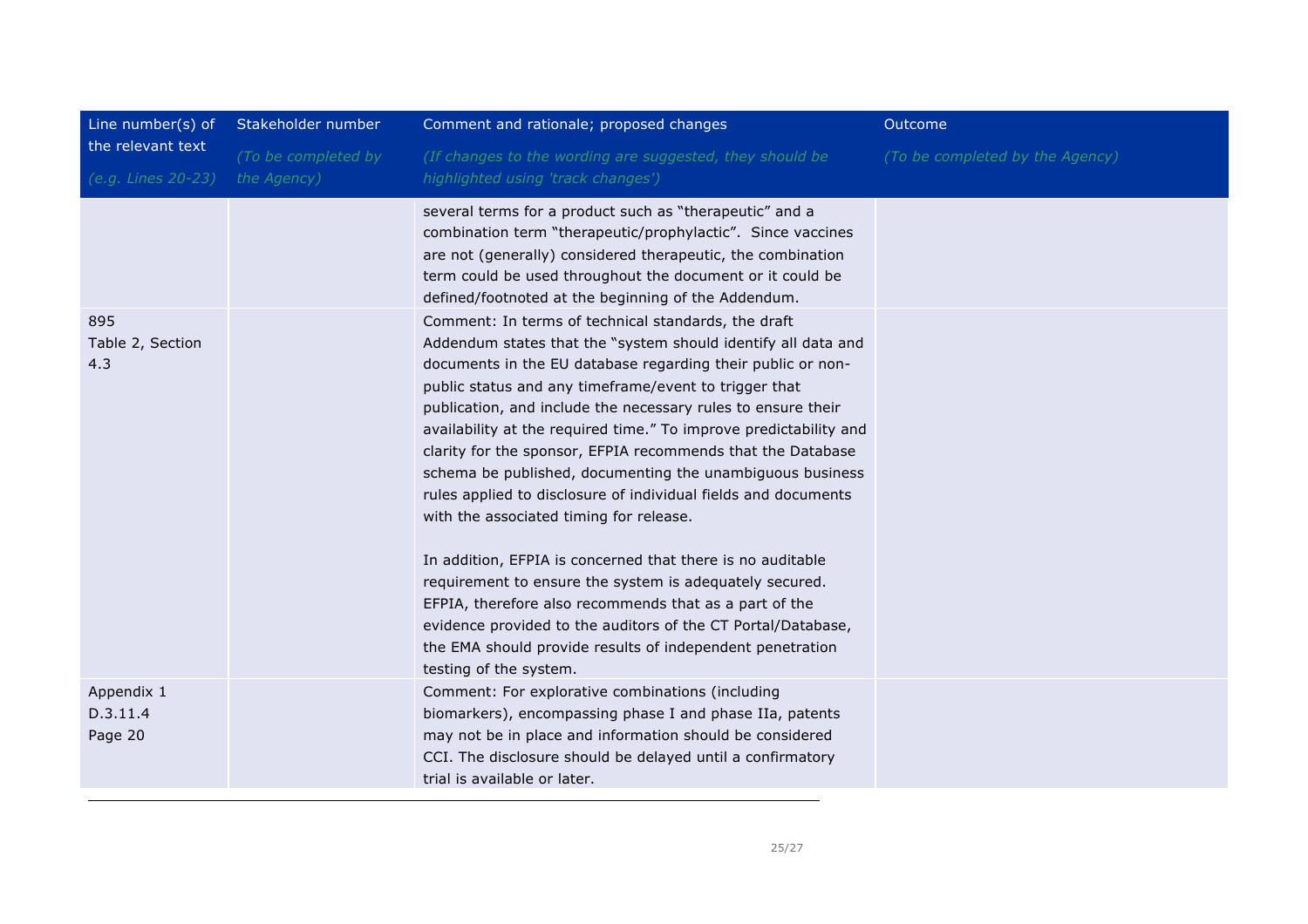| Line number(s) of                | Stakeholder number  | Comment and rationale; proposed changes                                                                                                                                                                                                                                                                                                                                                                                                                                                                                                                                                                                                           | Outcome                         |
|----------------------------------|---------------------|---------------------------------------------------------------------------------------------------------------------------------------------------------------------------------------------------------------------------------------------------------------------------------------------------------------------------------------------------------------------------------------------------------------------------------------------------------------------------------------------------------------------------------------------------------------------------------------------------------------------------------------------------|---------------------------------|
| the relevant text                | (To be completed by | (If changes to the wording are suggested, they should be                                                                                                                                                                                                                                                                                                                                                                                                                                                                                                                                                                                          | (To be completed by the Agency) |
| (e.g. Lines 20-23)               | the Agency)         | highlighted using 'track changes')                                                                                                                                                                                                                                                                                                                                                                                                                                                                                                                                                                                                                |                                 |
| Appendix 1<br>E.6.10<br>Page 31  |                     | Comment: Pharmacogenetics are explorative (potentially<br>retrospectively) modelling and pattern recognition. The<br>decision disclosure should be delayed until a confirmatory trial<br>is available or later.                                                                                                                                                                                                                                                                                                                                                                                                                                   |                                 |
| Appendix 1<br>E.8.6.2<br>Page 37 |                     | Comment: Trial being conducted completely outside of the<br>EEA: if the trial is conducted completely outside the EEA,<br>there is no EU decision on the trial as no application has been<br>made.                                                                                                                                                                                                                                                                                                                                                                                                                                                |                                 |
| Appendix 1<br>N.<br>Page 47      |                     | Comment: Ethics committee opinion (per Member State) is<br>listed in the information to be disclosed. This is not relevant<br>for the functioning of the CTR given that we expect the AR for<br>Part I, AR for Part II and Decision per Member State.<br>Proposed change: Replace 'Ethics Committee Opinion' with<br>'Conclusion on Part II of the assessment'. Also, regarding the<br>AR for Part I, in order to protect commercial interests of the<br>sponsor/MAH, public information should be limited to the<br>outcome i.e., 'the conduct of the clinical trial is acceptable', 'is<br>acceptable under conditions' or 'is not acceptable'. |                                 |
| Appendix 2<br>E.<br>Page 51      |                     | As per comments to line 636-640, the row regarding IB should<br>be turned to red, indicating that it will not be made public due<br>to CCI.                                                                                                                                                                                                                                                                                                                                                                                                                                                                                                       |                                 |
| Appendix 2<br>page 53            |                     | Comment: Reference is made to the "EMA SAWP public<br>information", which refers to EMA advice only. In some cases<br>meeting minutes from third country HA advice might be part<br>of a CTA dossier. It is assumed that this data will not be made<br>public.                                                                                                                                                                                                                                                                                                                                                                                    |                                 |
| Appendix 7                       |                     | Comment: All sections and appendices of the CSR are marked                                                                                                                                                                                                                                                                                                                                                                                                                                                                                                                                                                                        |                                 |